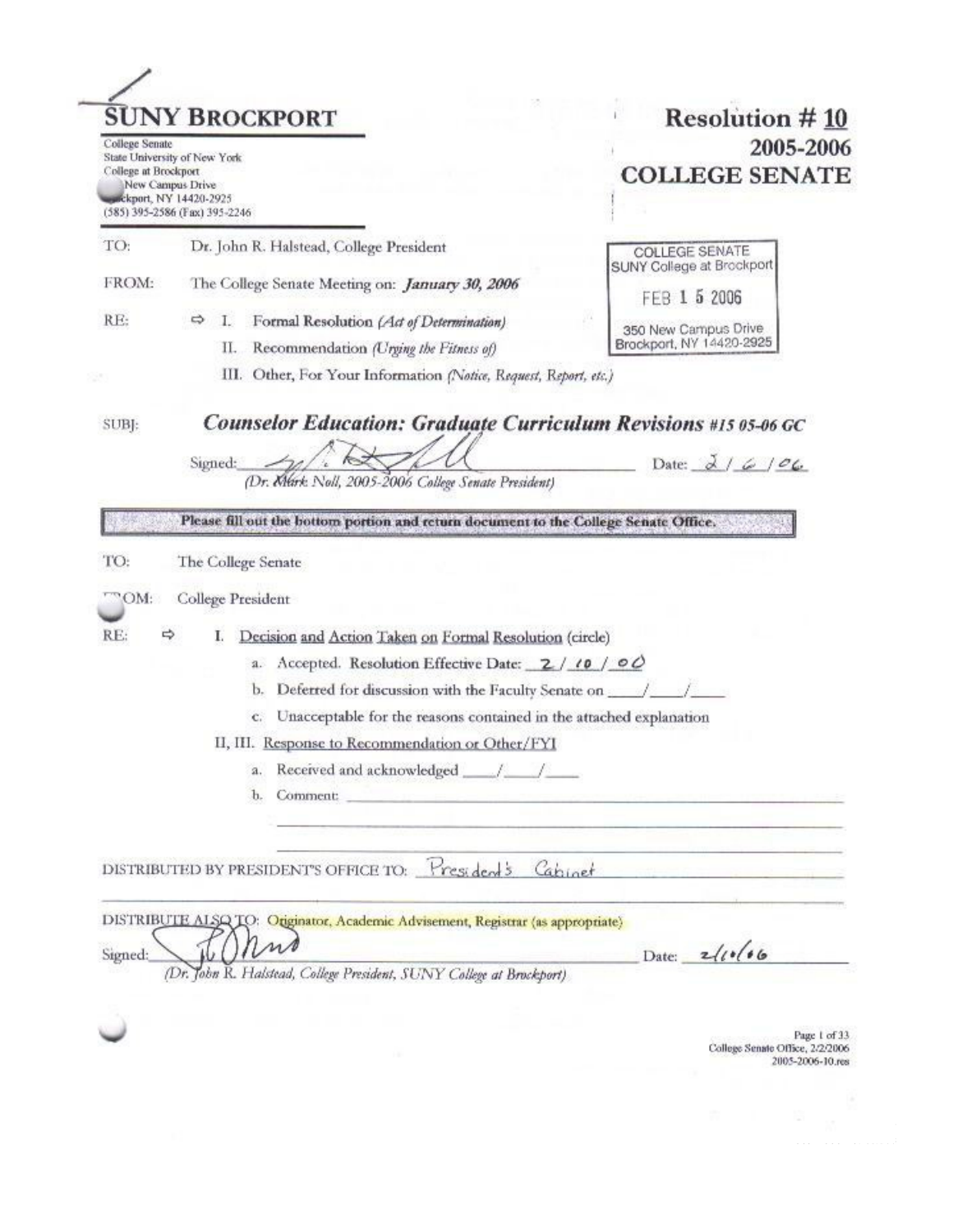# **COLLEGE SENATE OFFICE RESOLUTION PROPOSAL COVER PAGE**



ROUTING NUMBER TO BE ASSIGNED BY SENATE OFFICE

#### **DEADLINE FOR SUBMISSIONS: FEBRUARY 23**

Proposals received after the deadline may not be reviewed until next semester.

INSTRUCTIONS:

- Submit proposals individually rather than packets including multiple documents.
- Complete this cover page for each proposal (available online at www.brockport.edu/collegesenate)
- Prepare proposal in Word format using committee guidelines (available online)
- Submit proposal electronically with this cover page to senate@brockport.edu, facprez@brockport.edu
- All updates must be resubmitted to the Senate office with an updated cover page, use routing number
- Questions? Call the Senate office at 395-2586 or the appropriate committee chairperson.

#### **1. PROPOSAL TITLE:**

Please be somewhat descriptive, for example, Graduate Probation/Dismissal Proposal rather than Graduate Proposal. Proposal for Graduate Curriculum Revisions: Counselor Education

#### **2. BRIEF DESCRIPTION OF PROPOSAL:**

Revisions to the curriculum for the MSED degree in Counseling will adjust our current 48 credit hour Community Counselor emphasis to a 60 hour Mental Health Counseling emphasis so as to prepare students to met SED requirements for NYS licensure as Mental Health Counselors. Additional proposed revisions will adjust the curriculum so as to better suit the needs of students in all program emphases: school counselor, college counselor and community/mental health counselor. School and College Counselor emphases will remain at 48 credit hours. The revisions will eliminate EDI 685: Research Design & Statistics and replace it with EDC 685: Research and Program Evaluation. Additionally, revisions will replace EDI 530: Education & Society with EDC 616: Counseling in School Settings. EDC 613: Psychopathology will be renamed EDC 613: Counseling in Mental Health Settings. Further, some courses, which are now 6 credit hours, are changed to two-3 credit hour courses. Some of the courses are renumbered to create a logical program sequence.

#### **3. SUBMISSION & REVISION DATES:** PLEASE DATE ALL UPDATED DOCUMENTS

| <b>First Submission</b> | <b>Updated on</b>       | <b>Updated on</b> | <b>Updated on</b> |
|-------------------------|-------------------------|-------------------|-------------------|
| November 11, 2005       | <b>December 1, 2005</b> |                   |                   |

#### **4. SUBMITTED BY: (contact person)**

| Name                     | Department            | 'hone        | ±maıl                         |
|--------------------------|-----------------------|--------------|-------------------------------|
| dusan<br>Seem<br>Kachael | Education<br>ounselor | 305<br>-5492 | sseem $(a)$<br>2brockport.edu |

#### **5. COMMITTEES TO COPY: (Senate office use only)**

| <b>Standing Committee</b>               | Forwarded To                  | Date   |
|-----------------------------------------|-------------------------------|--------|
| Enrollment Planning & Policies          | Committee Chair   11/17/05    |        |
| - Faculty & Professional Staff Policies | Executive Committee   12/5/05 |        |
| General Education & Curriculum Policies | Senate Floor $\vert$ 12/12/05 |        |
| XX Graduate Curriculum & Policies       |                               | 2/2/06 |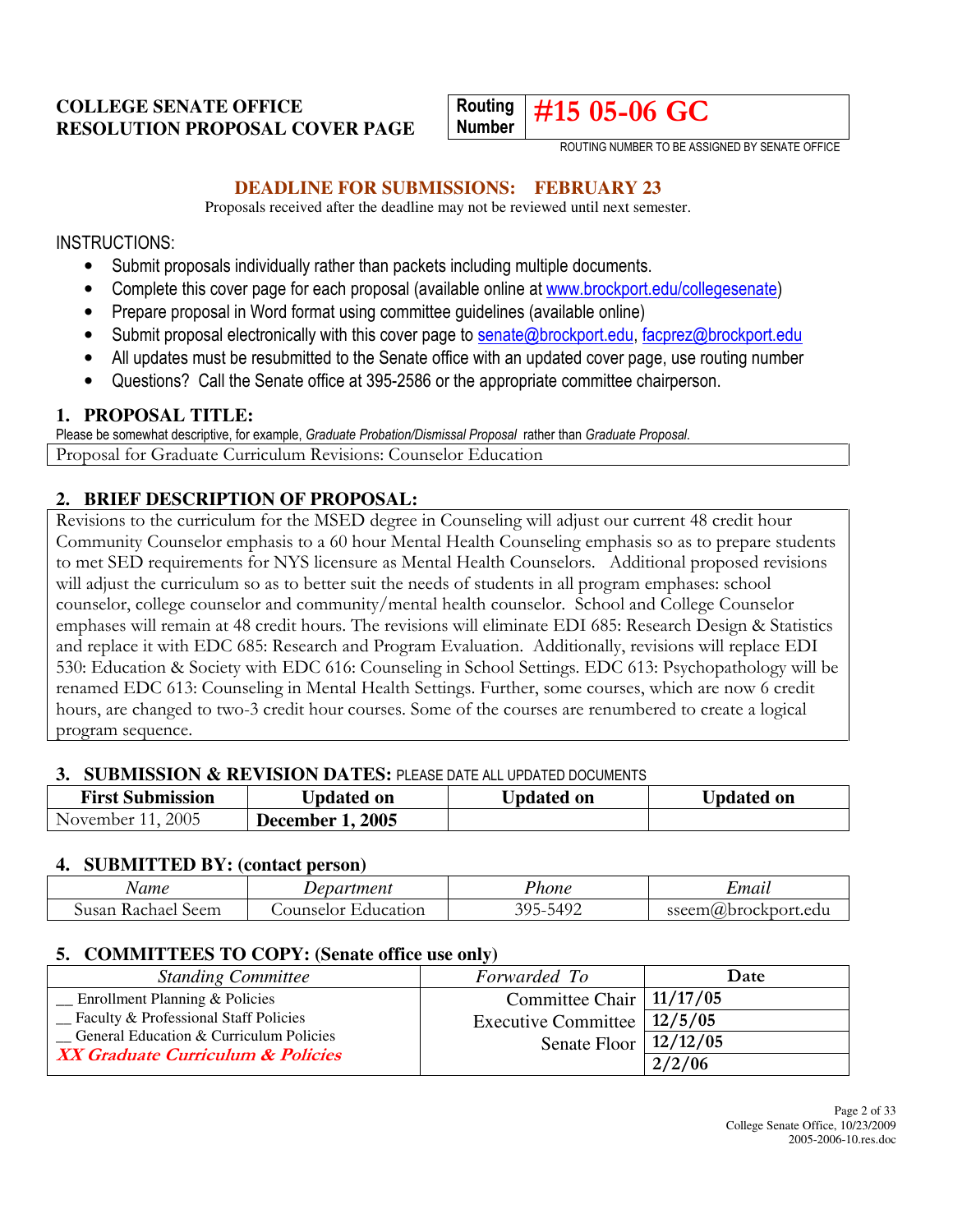| <b>Student Policies</b>                                                                        | College President |  |
|------------------------------------------------------------------------------------------------|-------------------|--|
| Undergraduate Curriculum & Policies                                                            | <b>Other</b>      |  |
| JOOUTH LOATH (BED WILL BE JOURNALIST COLOUR AUDIOED CEOUTALOR FOLL OWER BY COLOUTHER BUTLE ALC |                   |  |

\*(ROUTING NUMBER WILL BE A CHRONOLOGICAL NUMBER SEQUENCE FOLLOWED BY COMMITTEE INITIALS)

# Proposal for Graduate Curriculum Revisions Counselor Education Program

#### 1. Name of Program

MSed in Counseling SED program code: 03418 Proposed Mental Health Counseling emphasis HEGIS code: 2104.00

#### 2. Rationale

Revisions to the curriculum for the MSED degree in Counseling will adjust our current Community Counselor emphasis so as to prepare students for NYS licensure as Mental Health Counselors. Due to the complexity of our society, accelerating national crises and levels of violence and trauma, there is an increasing need for mental health practitioners across the country. For example, the American Red Cross put out a call for counselors to provide mental health services to the victims of 9/11 and Katrina. Additionally, NYS finally has responded to national standards for the practice of mental health counseling by joining 48 other states and the District of Columbia in obtaining licensure for mental health counselors. Thus in order for our students to be competitive in the market place, we need to revise our curriculum to meet State Education requirements for licensure (by 2010 students must graduate from a 60 hour masters program in order to be eligible for licensure) and to meet this national need. Further, our three counseling emphases (community, college and school) are accredited by Council for Accreditation for Counseling and Related Educational Programs (CACREP). We want to obtain CACREP accreditation for this new program, Mental Health Counseling (the community counseling program will be phased out) and thus our curriculum also needs to meet CACREP standards.

Due to ongoing departmental assessment, we have identified two areas in which our students need help. These changes have been discussed in the department for several semesters and decided that it made sense to make these additional changes now given we needed to make specific changes to our curriculum in order to meet state requirements. Data from the National Counselor Exam and the Comprehensive Counselor Preparation Exam indicate that we need to offer our own course in research and program evaluation in order for this course to align more with CACREP's core curriculum area of research and program evaluation. Additionally, feedback from the department's Advisory Board and our review of CACREP standards for school counseling shows that we need to develop curriculum specifically for school counselors. Finally, credit for our clinical experiences (practicum and internship) will be reallocated in order to more accurately reflect faculty work and renumbering of courses will occur to create a logical program sequence.

# Relationship to Mission

These proposed changes address the mission of Graduate Education at SUNY Brockport by "providing a high quality graduate education that leads to advanced knowledge and technical skills in the graduate field of study and prepares graduates for doctoral studies and/or professional practice." Further the "Campus Response to Mission Review II" provides the following statement supporting this proposal: "Changing employment patterns can be expected to influence enrollment patterns of students. The College will remain sensitive to Department of Labor statistics identifying fields that are growing as new programs are proposed and developed."

According to the US Department of Labor, Bureau of Labor Statistics, the overall employment of counselors (increase to 35% from 21%) is expected to grow faster than the average for all occupations through 2012, and job opportunities should be very good because there are usually more job openings than graduates of counseling programs. In addition, numerous job openings will occur as many counselors retire or leave the profession. In New York, substance abuse and behavioral counselors (which are mental health counselors) are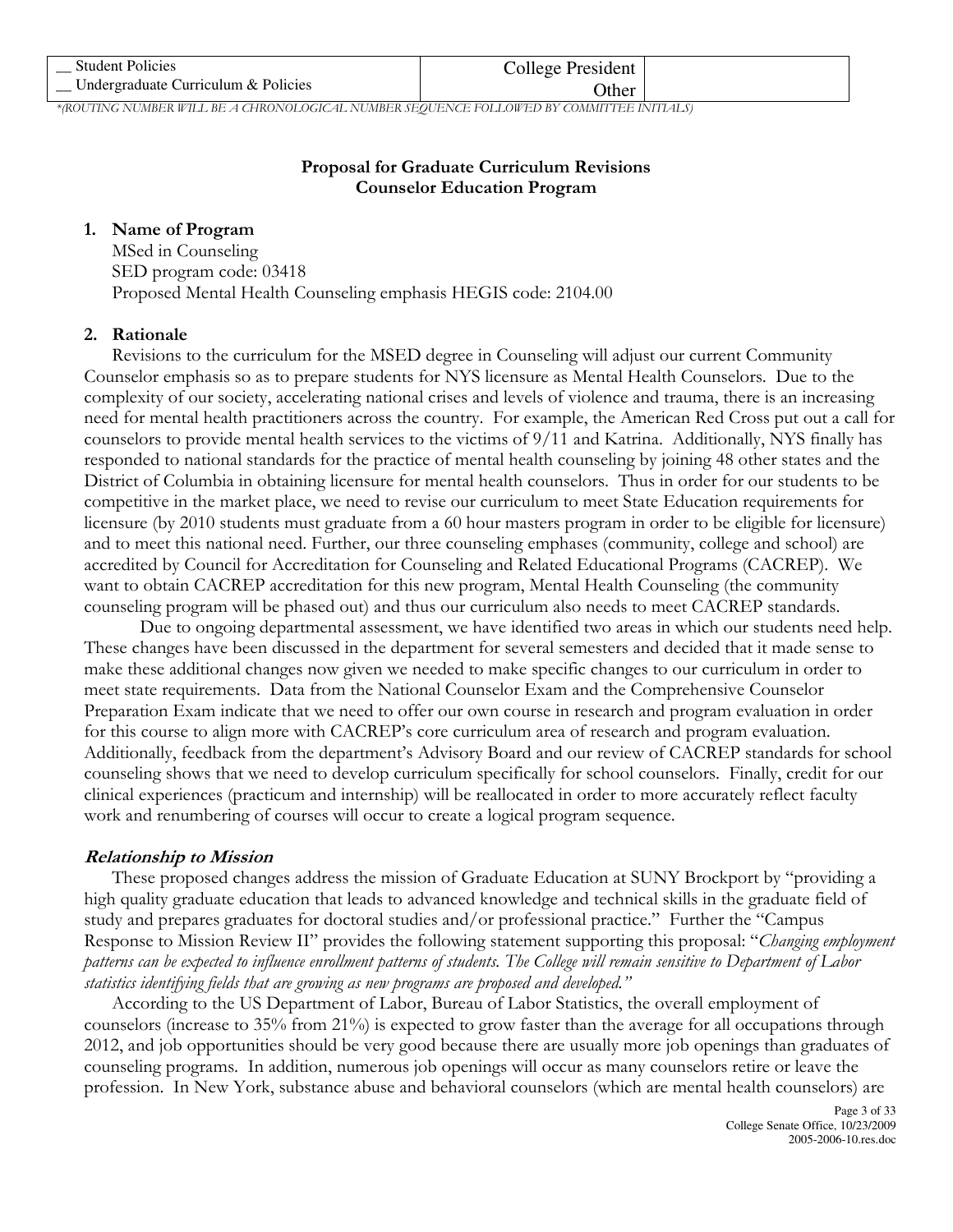expected to see an increase of 11% in job openings.

Finally, the Memorandum of Understanding between SUNY and the College at Brockport (December 2000) support the proposed revisions: "Responsiveness to local, regional, and state needs in developing new degree offerings is an area Brockport believes has received insufficient attention in recent years." Data cited above from the Bureau of Labor Statistics shows a clear demand for counselors. Additionally, NYS requires licensure for mental health counselors.

#### 3. Proposed Changes to Curriculum Mental Health Counseling Emphasis. (revised community counseling emphasis)

Our curriculum is revised to address the following SED requirements (which are in part based upon CACREP's 8 core curriculum standards)

- Human growth and development
- $\triangleright$  Social and cultural foundations of counseling
- $\triangleright$  Counseling theory and practice
- $\triangleright$  Psychopathology
- $\triangleright$  Group dynamics
- $\triangleright$  Lifestyle and career development
- Assessment and appraisal of individuals, couples and families, and groups
- $\triangleright$  Research and program evaluation
- $\triangleright$  Professional orientation and ethics
- $\triangleright$  Foundations of mental health counseling and consultation
- $\triangleright$  Clinical instruction, and
- $\triangleright$  Include a supervised internship or supervised practicum in mental health counseling of at least oneyear, defined as at least 600 clock hours.

Within the original 48 hours, the newly created EDC 685: Research and Program Evaluation (a more counseling oriented course) will replace EDI 685 Statistics and Research Design. The current EDC 613: Psychopathology is being re-designated EDC 613: Counseling in Mental Health Settings in order to more accurately reflects the intent of the course.

An addition of one new elective and the incorporation of the following three courses will bring the Mental Health Counseling emphasis to a total of 60 credit hours.

- EDC 885: Supervision of Counseling will be required (3 credits).
- EDC 615 Diagnosis and Treatment Planning in Counseling (3 credits) (new course)<br>
EDC 716: Implementation III (3 credits) (new course)
- EDC 716: Implementation III (3 credits) (new course)

#### **School Counseling Emphasis.**

This emphasis will remain at 48 credit hours. Changes involve the substitution of a newly created course, EDC 616: Counseling in School Settings to replace EDI 530: Education and Society in order to more effectively address CACREP standards. Also EDC 685: Research and Program Evaluation will replace EDI 685: Statistics and Research Design.

#### College Counseling Emphasis.

This emphasis will remain at 48 credit hours. The changes involved are twofold. The first change entails the renaming of EDC 626: Organization and Administration of Higher Education to Counseling in College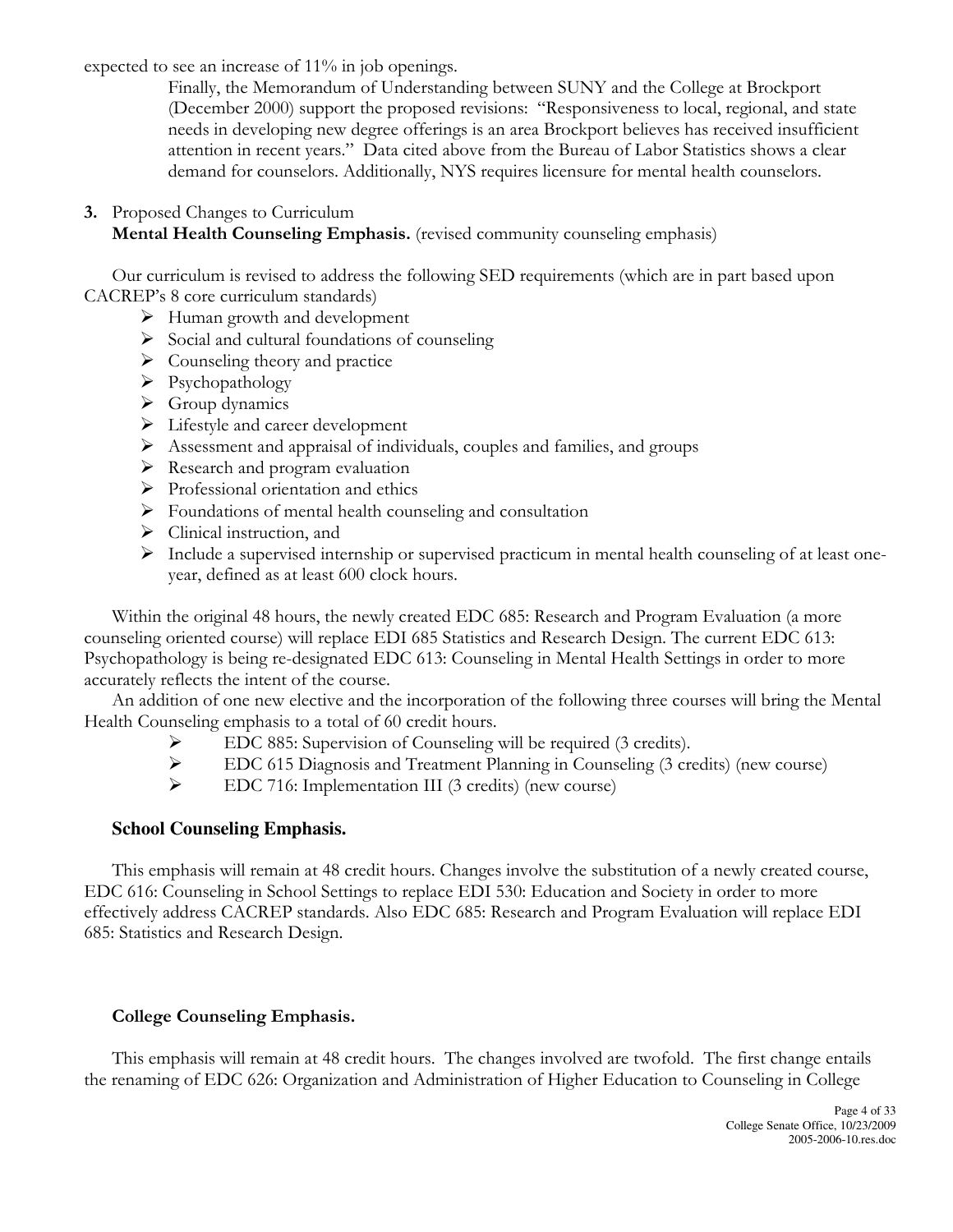Settings to more accurately reflect the nature of this course. Also EDC 685: Research and Program Evaluation will replace EDI 685: Statistics and Research Design

#### Clinical Experience Changes.

Our practicum course EDC 706: Integration and Application of Counseling Concepts is currently 6 credits. This course will be redesignated as two-3 credit courses: EDC 705: Integration and Application of Counseling Concepts I (3 credits) and EDC 706: Clinical experience for Integration to be taken concurrently. The creation of two courses is done in order to formally acknowledge faculty teaching load regarding supervision. EDC 706 addresses clinical supervision of practicum students.

Our first semester of internship EDC 707/708/709: Implementation I – School Counselor/College Counselor/Community Counselor is currently 6 credits. This course will be redesignated as two-3 credit courses: EDC 707/708/709: Implementation I – School Counselor/College Counselor/Mental Health Counselor (3 Credits) and EDC 710/711/712: Clinical Experience for Implementation I – School Counselor/College Counselor/Mental Health Counselor to be taken concurrently. The creation of two courses is done in order to formally acknowledge faculty teaching load regarding supervision. EDC 710/711/712 addresses the clinical supervision of first semester internship students.

Our second semester of internship, EDC 710/711/712: Implementation II – School Counselor/Community Counselor/ College Counselor is currently 3 credits. This second semester of internship will remain at three credits but will be redesignated as EDC 713/714/715 Implementation II – School Counselor/College Counselor/Mental Health Counselor.

# Side by Sides: Proposed Revisions for the MSed in Counseling

Curriculum revisions are shaded.

Pre/poi – prerequisite/permission of instructor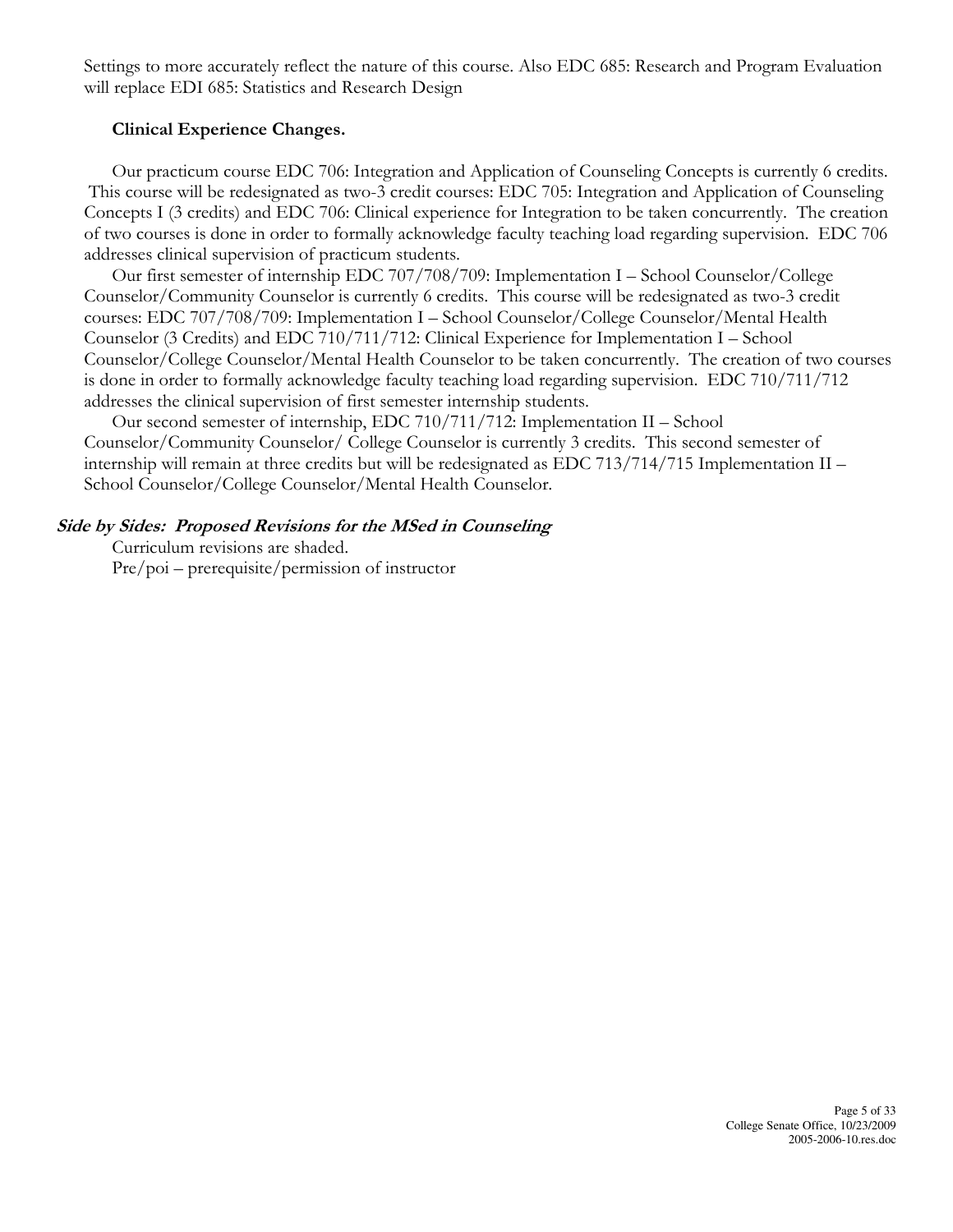Table 1: Proposed changes for the Community Counselor Emphasis

| Current curriculum:                   |                         | Revised curriculum:                          |                         |
|---------------------------------------|-------------------------|----------------------------------------------|-------------------------|
| <b>Community Counselor</b>            |                         | <b>Mental Health Counseling</b>              |                         |
| <b>Core Courses</b>                   | Crs.                    | <b>Core Courses</b>                          | Crs.                    |
| EDC 503: Self in Society - Community  | 6                       | EDC 503: Self in Society - Mental Health     | 6                       |
| Counselor                             |                         | Counselor                                    |                         |
| EDC 602: Individual Counseling        | $\overline{\mathbf{3}}$ | EDC 602: Counseling Concepts (pre/poi 503)   | 3                       |
| Concepts                              |                         |                                              |                         |
| EDC 603: Group Counseling             | $\overline{\mathbf{3}}$ | EDC 603: Group Counseling (pre/poi 503)      | $\mathfrak{Z}$          |
| EDC 604: Career Development Concepts  | $\overline{3}$          | EDC 604: Career Development Concepts         | $\overline{\mathbf{3}}$ |
| EDC 605: Measurements and Evaluation  | $\overline{3}$          | EDC 685: Measurements and Evaluation         | $\overline{3}$          |
| Concepts                              |                         | Concepts                                     |                         |
| EDC 612: The Human Experience         | $\mathfrak{Z}$          | EDC 612: The Human Experience                | $\mathfrak{Z}$          |
| EDC 614: Contemporary Issues          | $\overline{\mathbf{3}}$ | EDC 614: Contemporary Issues (pre/poi 503    | 3                       |
| EDI 685: Statistics & Research Design | $\overline{3}$          | EDC 605: Research and Program Evaluation     | $\overline{3}$          |
|                                       |                         | (pre/poi for 685)                            |                         |
| EDC 706: Integration & Application of | 6                       | EDC 705: Integration & Application of        | 3                       |
| <b>Counseling Concepts</b>            |                         | Counseling Concepts (pre/poi-all             |                         |
|                                       |                         | coursework except 613, 615)                  |                         |
|                                       |                         |                                              | 3                       |
|                                       |                         | EDC 706: Clinical Experience for Integration |                         |
|                                       |                         |                                              |                         |
| <b>Environmental Emphasis Courses</b> |                         |                                              |                         |
| EDC 613: Psychopathology              | $\overline{\mathbf{3}}$ | EDC 613: Counseling in Mental Health         | $\overline{3}$          |
|                                       |                         | Settings                                     |                         |
| Elective                              | 3                       | Elective                                     | 3                       |
|                                       |                         | EDC 615: Diagnosis and Treatment Planning    | $\overline{3}$          |
|                                       |                         | in Counseling (pre/poi 613)                  |                         |
| EDC 709: Implementation I -           | 6                       | EDC 709: Implementation I - Mental Health    | $\overline{3}$          |
| Community Counselor                   |                         | Counselor (pre/poi 615, 705. 706)            |                         |
|                                       |                         |                                              |                         |
|                                       |                         | EDC 712: Clinical Experience for             | 3                       |
|                                       |                         | Implementation I - Mental Health Counselor   |                         |
| EDC 711: Implementation II -          | 3                       | EDC 715: Implementation II - Mental Health   | 3                       |
| Community Counselor                   |                         | Counselor (pre/poi 709)                      |                         |
|                                       |                         | EDC 716: Implementation III - Mental         | 3                       |
|                                       |                         | Health Counselor (pre/poi 715)               |                         |
|                                       |                         | EDC 885: Supervision of Counseling           | 3                       |
|                                       |                         | (pre/poi 709)                                |                         |
|                                       |                         | Elective                                     | $\mathfrak{Z}$          |
| <b>Total Credits</b>                  | 48                      | <b>Total Credits</b>                         | 60                      |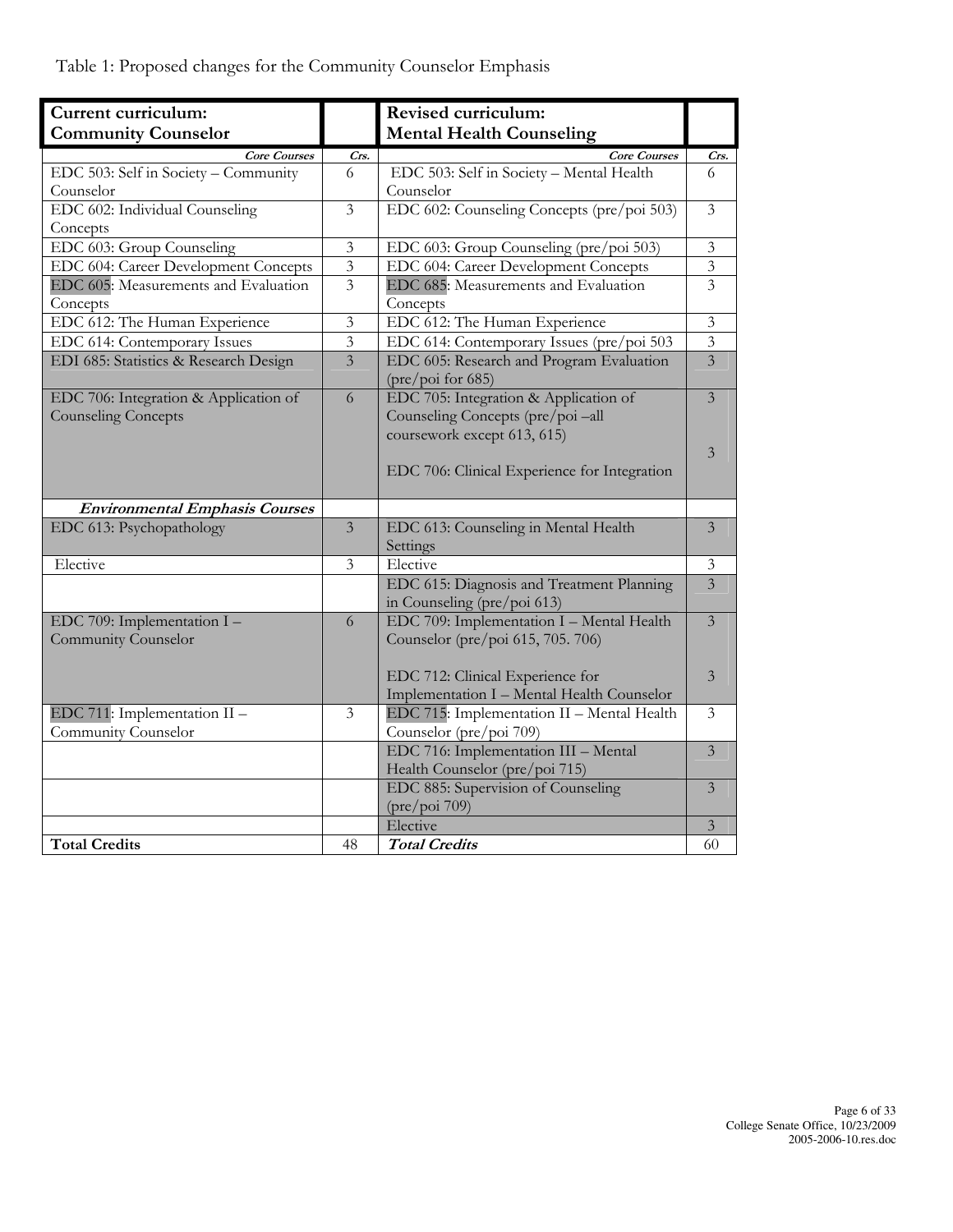| Current curriculum:                     |                | Revised curriculum:                           |                |
|-----------------------------------------|----------------|-----------------------------------------------|----------------|
| <b>School Counselor</b>                 |                | <b>School Counseling</b>                      |                |
| <b>Core Courses</b>                     | Crs.           | <b>Core Courses</b>                           | Crs.           |
| EDC 501: Self in Society - School       | 6              | EDC 501: Self in Society - School             | 6              |
| Counselor                               |                | Counselor                                     |                |
| EDC 602: Individual Counseling          | $\overline{3}$ | EDC 602: Counseling Concepts (pre/poi         | $\overline{3}$ |
| Concepts                                |                | 501)                                          |                |
| EDC 603: Group Counseling               | $\overline{3}$ | EDC 603: Group Counseling (pre/poi<br>501)    | $\overline{3}$ |
| EDC 604: Career Development<br>Concepts | $\overline{3}$ | EDC 604: Career Development Concepts          | 3              |
| EDC 605: Measurements and               | 3              | EDC 685: Measurements and Evaluation          | 3              |
| <b>Evaluation Concepts</b>              |                | Concepts                                      |                |
| EDC 612: The Human                      | $\overline{3}$ | EDC 612: The Human Experience                 | $\overline{3}$ |
| Experience                              |                |                                               |                |
| EDC 614: Contemporary Issues            | 3              | EDC 614: Contemporary Issues (pre/poi<br>501) | $\mathfrak{Z}$ |
| EDI 685: Statistics & Research          | $\overline{3}$ | EDC 605: Research and Program                 | $\overline{3}$ |
| Design                                  |                | Evaluation                                    |                |
| EDC 706: Integration &                  | 6              | EDC 705: Integration & Application of         | $\overline{3}$ |
| Application of Counseling               |                | Counseling Concepts (pre/poi all              |                |
| Concepts                                |                | coursework except 616)                        |                |
|                                         |                |                                               | 3              |
|                                         |                | EDC 706: Clinical Experience for              |                |
|                                         |                | Integration                                   |                |
| <b>Environmental Emphasis Courses</b>   |                |                                               |                |
| EDI 530: Education and Society          | $\mathfrak{Z}$ | EDC 616: Counseling in School Settings        | $\mathfrak{Z}$ |
| Elective                                | 3              | Elective                                      | $\overline{3}$ |
| EDC 707: Implementation I -             | 6              | EDC 707: Implementation I - School            | $\overline{3}$ |
| School Counselor                        |                | Counselor (pre/poi 616, 706, 707)             |                |
|                                         |                |                                               |                |
|                                         |                | EDC 710: Clinical Experience for              | 3              |
|                                         |                | Implementation I - School Counselor           |                |
| EDC 710: Implementation II -            | 3              | EDC 713: Implementation II - School           | $\overline{3}$ |
| School Counselor                        |                | Counselor (pre/poi 707, 710)                  |                |
| <b>Total Credits</b>                    | 48             | <b>Total Credits</b>                          | 48             |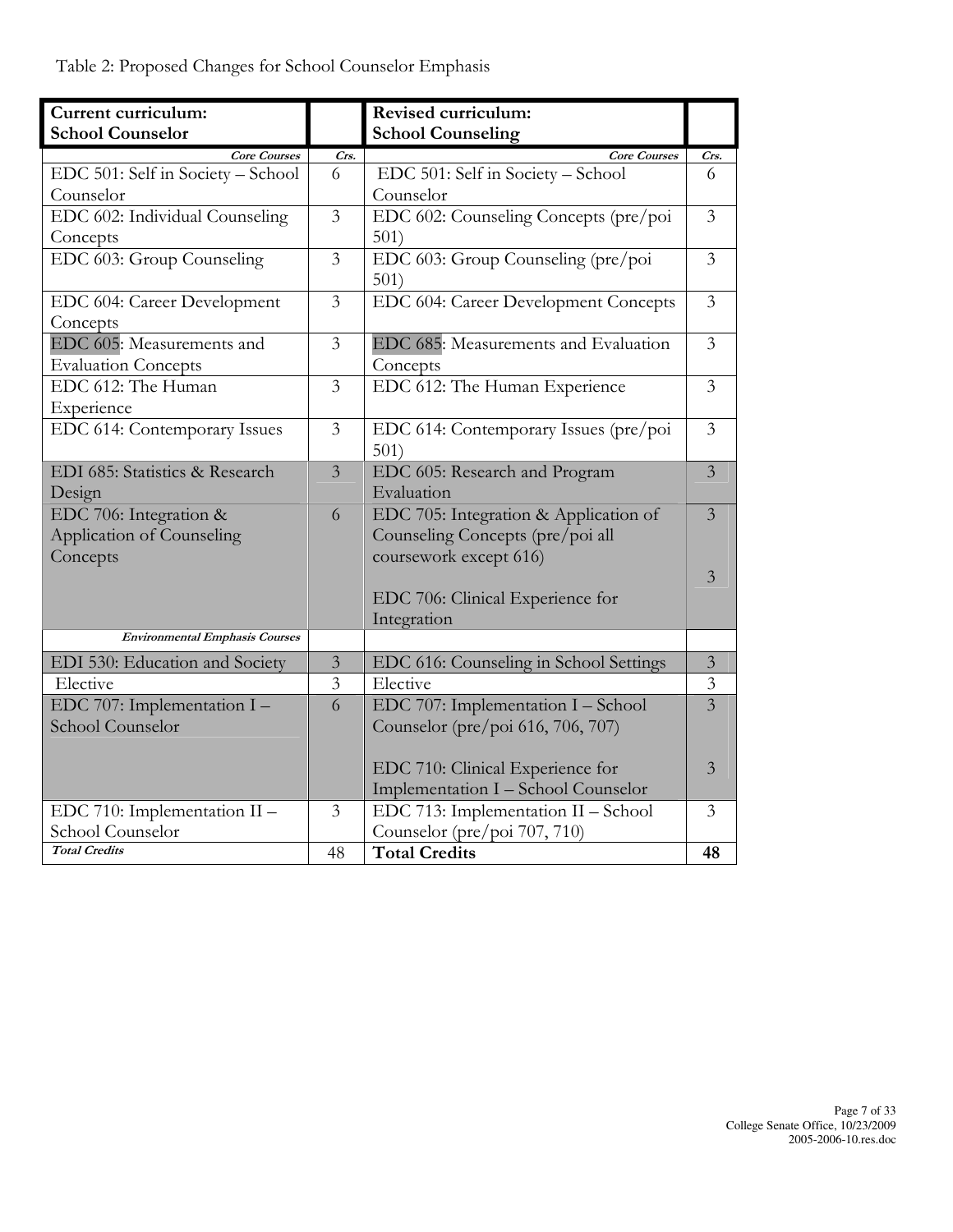| Current curriculum:                   |                | <b>Revised curriculum:</b>           |                |
|---------------------------------------|----------------|--------------------------------------|----------------|
| <b>College Counselor</b>              |                | <b>College Counseling</b>            |                |
| <b>Core Courses</b>                   | Crs.           | <b>Core Courses</b>                  | <b>Crs</b>     |
| EDC 502: Self in Society - College    | 6              | EDC 502: Self in Society - College   | 6              |
| Counselor                             |                | Counselor                            |                |
| EDC 602: Individual Counseling        | 3              | EDC 602: Counseling Concepts         | 3              |
| Concepts                              |                | $(\text{pre}/\text{poi } 502)$       |                |
| EDC 603: Group Counseling             | $\overline{3}$ | EDC 603: Group Counseling            | $\overline{3}$ |
|                                       |                | $(\text{pre}/\text{poi } 502)$       |                |
| EDC 604: Career Development           | 3              | EDC 604: Career Development          | $\overline{3}$ |
| Concepts                              |                | Concepts                             |                |
| EDC 605: Measurements and             | $\overline{3}$ | EDC 685: Measurements and            | $\overline{3}$ |
| <b>Evaluation Concepts</b>            |                | Evaluation Concepts (pre/poi 605)    |                |
| EDC 612: The Human Experience         | $\mathfrak{Z}$ | EDC 612: The Human Experience        | $\mathfrak{Z}$ |
| EDC 614: Contemporary Issues          | $\overline{3}$ | EDC 614: Contemporary Issues         | $\overline{3}$ |
|                                       |                | $(\text{pre}/\text{poi } 502)$       |                |
| EDI 685: Statistics & Research        | $\overline{3}$ | EDC 605: Research and Program        | $\overline{3}$ |
| Design                                |                | Evaluation                           |                |
| EDC 706: Integration &                | 6              | EDC 705: Integration & Application   | $\overline{3}$ |
| Application of Counseling             |                | of Counseling Concepts (pre/poi all  |                |
| Concepts                              |                | coursework except 626)               |                |
|                                       |                |                                      | 3              |
|                                       |                | EDC 706: Clinical Experience for     |                |
|                                       |                | Integration                          |                |
| <b>Environmental Emphasis Courses</b> |                |                                      |                |
| EDC 626: Organization &               | $\overline{3}$ | EDC 626: Counseling in College       | 3              |
| Administration in Higher Education    |                | Settings                             |                |
| Elective                              | $\mathfrak{Z}$ | Elective                             | $\mathfrak{Z}$ |
| EDC 708: Implementation I -           | 6              |                                      | $\overline{3}$ |
| College Counselor                     |                | EDC 708: Implementation I -          |                |
|                                       |                | College Counselor (pre/poi 626, 705, |                |
|                                       |                | 706                                  | 3              |
|                                       |                |                                      |                |
|                                       |                | EDC 711: Clinical Experience for     |                |
|                                       |                | Implementation I - College           |                |
|                                       |                | Counselor                            |                |
| EDC 712: Implementation II -          | 3              | EDC 714: Implementation II -         | 3              |
| College Counselor                     |                | College Counselor (pre/poi 708, 711) |                |
| <b>Total Credits</b>                  | 48             | <b>Total Credits</b>                 | 48             |

# 1. Overall Summary of Proposed Curriculum Changes

The changes entail the creation of four new courses:

- EDC 685: Research & Program Evaluation (to replace EDI 685: Statistics & Research Design)
- EDC 616: Counseling in School Settings (to replace EDI 530: Education & Society)
- EDC 615: Diagnosis and Treatment Planning in Counseling
- > EDC 716: Implementation III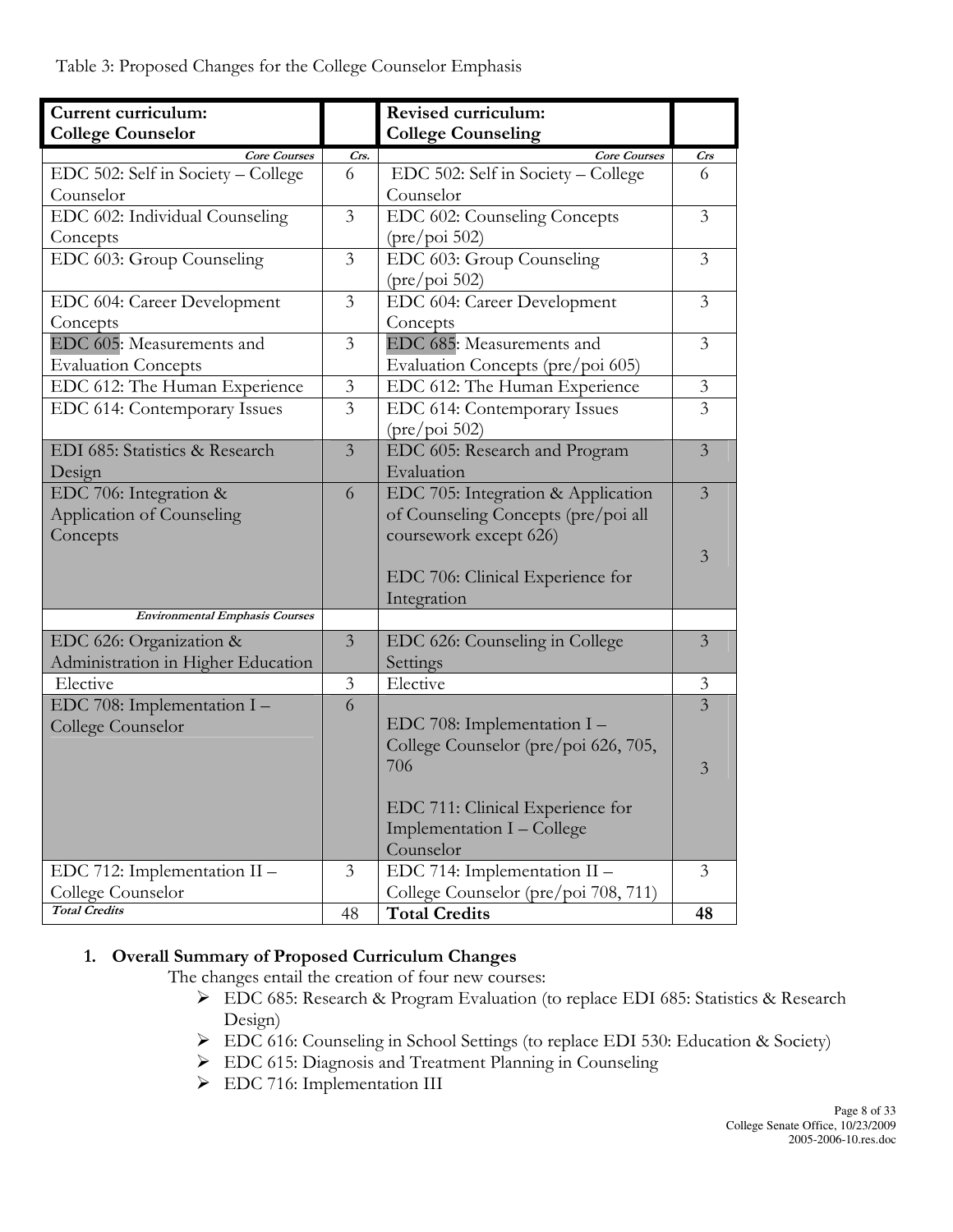The rest of the changes involve renumbering of courses for more logical sequencing and the division of our current practicum (6 credits) and first semester internship (6 credits) courses into two 3 credit courses for practicum and two 3 credit courses for first semester of internship. The same professor for the first internship teaches students enrolled in all three emphases (students just register for the internship class in their emphasis). The same arrangement occurs for the second semester of internship.

#### 2. Course Outlines (see attachments)

#### 3. Faculty

No new faculty are identified at this time.

#### 4. Resources

Changes in our clinical experience will not require any additional resources since the creation of two-3 credit courses for both practicum and first semester of internship only results in faculty receiving formal acknowledgement of their clinical supervision. However, creating a 60 hour mental health counseling emphasis which requires the creation of 2 new courses and the department offering EDC 685: Research and Program Evaluation and EDC 616: Counseling in School Settings (instead of having our students take these courses outside of the department) will require additional resources. In conversations with our Dean, Dr. Murray, it is clear that we will need to meet these needs via adjuncts. We believe we will need to hire four new adjuncts to cover these changes. The hiring of additional adjuncts will not impact our required studentteacher ratio for our accreditation.

# 5. Effective Date of Change in the Program

 The start date of the MSed in Counseling – Mental Health Counselor emphasis is fall 2006. The MSed in Counseling – Community Counselor emphasis will be discontinued by fall 2008 by which time all matriculants will have cleared the program.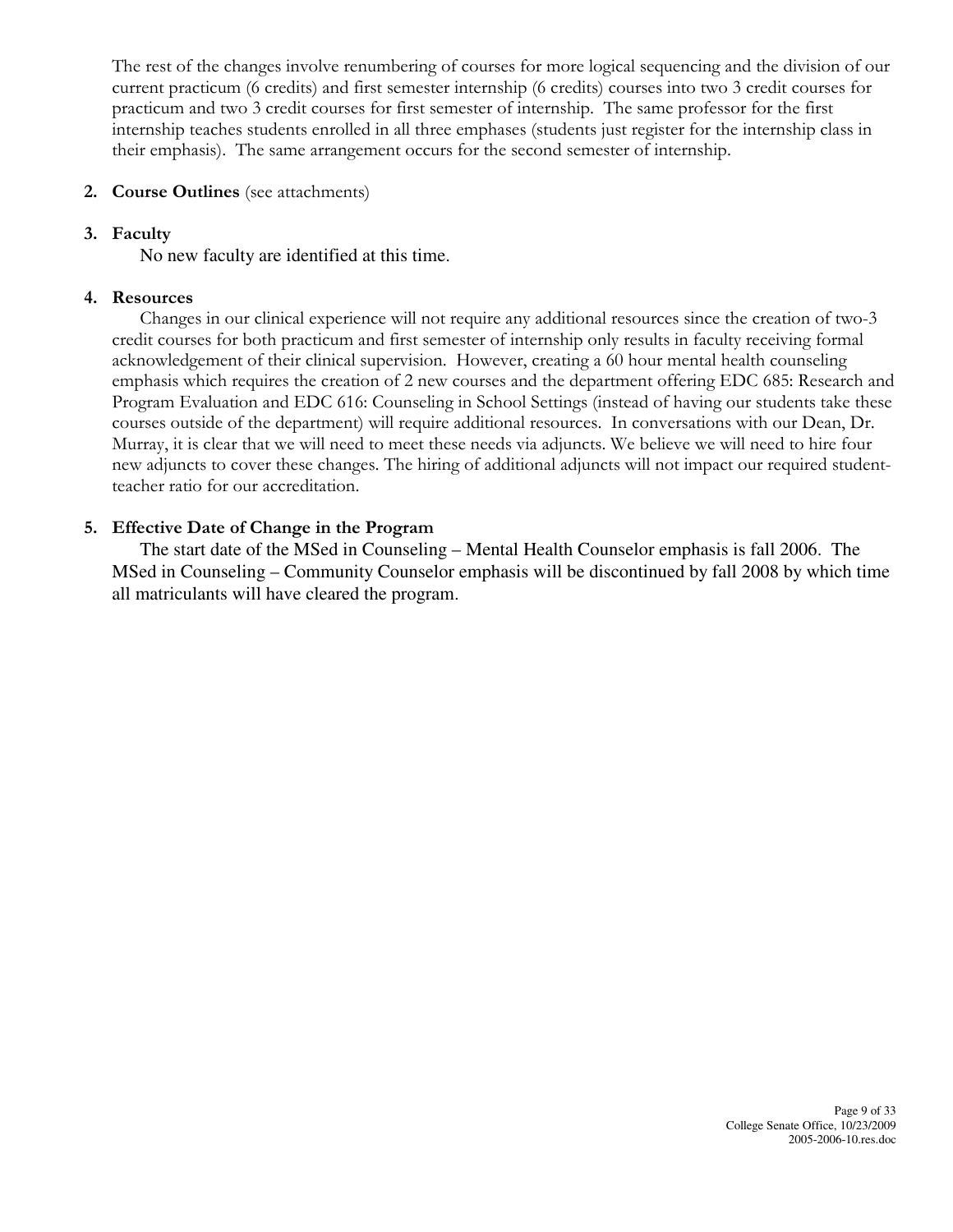Name: EDC 707: Implementation I – School Counselor

Prerequisites: EDC 616, 705, 706

Frequency Offered: Every fall and spring semester

Instructor: Not yet designated

If full time core faculty, the person will have:

- Earned doctoral degree in counselor education, preferably from a CACREP accredited programs, or doctoral degrees n a closely related field
- $\triangleright$  Relevant preparation and experience in assigned area of teaching
- $\triangleright$  Identification with the counseling profession through membership s and involvement in appropriate professional organizations (i.e., ACA and its divisions, branches, and affiliate organizations) and appropriate certification (e.g., NCC) and/or licenses (e. g., LPC) pertinent to the profession

If adjunct, the person will have:

- Graduate degree, preferably from a CACREP accredited programs
- Relevant preparation and demonstrated competence in counseling
- $\triangleright$  Relevant training and supervision experience
- $\triangleright$  Identification with the counseling profession through membership s and involvement in appropriate professional organizations (i.e., ACA and its divisions, branches, and affiliate organizations) and appropriate certification (e.g., NCC) and/or licenses (e. g., LPC) pertinent to the profession

#### Purpose of Course

This course is designed to help you implement all the skills, knowledge and self –awareness you have gained so far in this program in your area of emphasis at an approved school site. The overall goal of this course is to help you solidify your identity as a professional school counselor and your counseling skills, and to learn the other aspects of your position. You will work under the supervision of a site supervisor and a Counselor Education faculty member. Supervision emphasizes the practice and evaluation of your personal counseling style and your implementation of concepts learned regarding the dynamics of individual counseling process, self-evaluation techniques and the dynamics of the group counseling process.

The seminar is largely based upon your needs and desires. I hope that the seminar will be a place where you will feel supported as your learn and grow as a professional counselor. You are responsible for raising topics of interest and/or concern based upon your experiences at your approved site. Above all else, it is my wish that this course will be challenging, fun and supportive of you as you take this next step in the program.

Three Conceptual Framework themes permeate all professional education unit programs. First, candidates are expected to have a solid base of knowledge and skills in their discipline, including content knowledge, pedagogical content knowledge, professional and pedagogical knowledge and skills, and reflective and leadership skills. Second, candidates are expected to demonstrate a set of professional dispositions. And third, candidates are expected to have a positive impact on P-12 learners. Given these expectations, all programs at both the Initial and Advanced levels have a heavy field-based application component in which candidates facilitate the learning of others by applying, in supervised professional settings, a variety of developmentally appropriate research-based strategies for teaching, coaching, counseling, and assessing.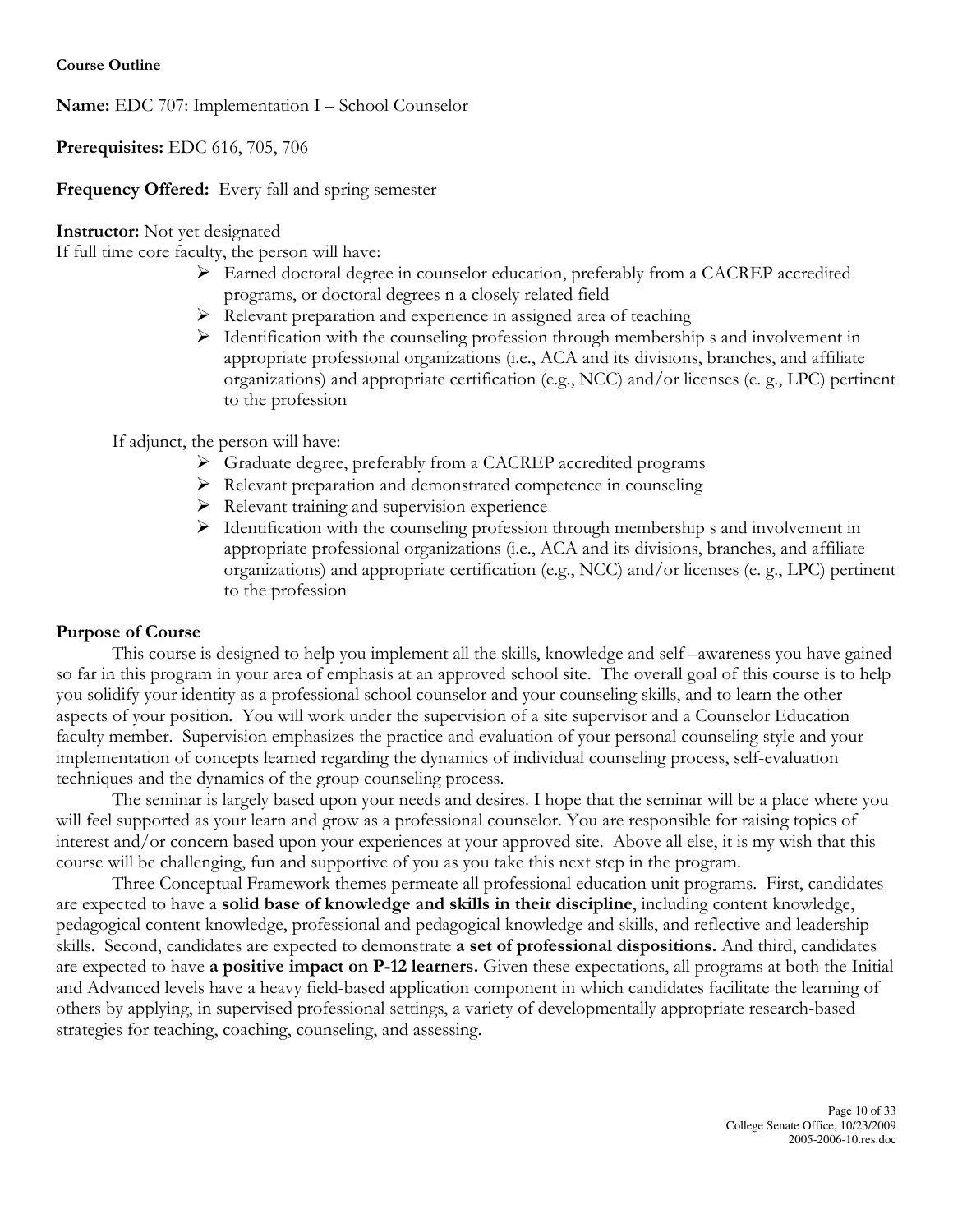- To perform and/or experience the general functions of a professional counselor in an approved school setting (Knowledge and Skills, Dispositions, Positive Impact on P-12 Learners);
- $\triangleright$  To demonstrate the ability to cope effectively with issues and concerns that arise while functioning as a professional counselor in an approved school setting (Knowledge and Skills, Dispositions, Positive Impact on P-12 Learners);
- To demonstrate the ability to consult effectively with others (such as administrators, teachers, parents, other mental health professionals, community agencies and social services, college administrators, faculty and residential life) while functioning as a professional counselor in an approved setting (Knowledge and Skills; Positive Impact on P-12 Learners);
- To develop an integrated personal approach to counseling which includes knowledge of and sensitivity to diversity (Knowledge and Skills; Disposition)
- To apply effectively, to client cases in an approved setting, an integrated personal approach to counseling, including appropriate demonstration of awareness and use of self as a therapeutic tool, a variety of counseling skills, ethical applications, and action oriented programs which utilize career development and, measurement and evaluation concepts (Knowledge and Skills; Positive Impact on P-12 Learners; Dispositions);
- To demonstrate the ability to utilize supervisory feedback by implementing constructive changes based upon such feedback (Knowledge and Skills; Dispositions);
- To assess one's own helping behaviors and to implement constructive changes based upon such assessments (Dispositions), and;
- To demonstrate the ability to initiate, complete, and evaluate an original and significant project (Knowledge and Skills).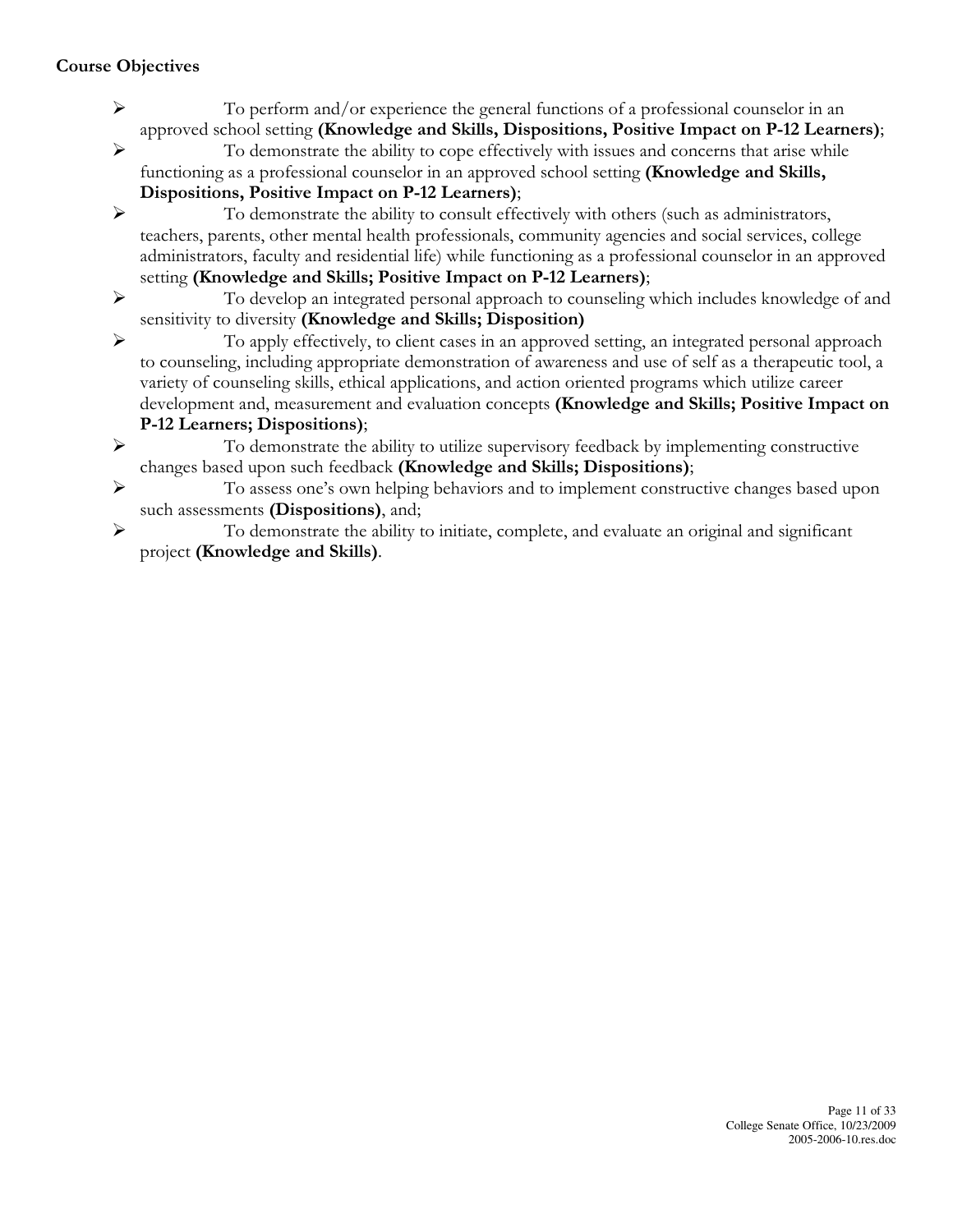# Course Outline

Name: EDC 708: Implementation I – College Counselor

Prerequisites: EDC 626, 705, 706

#### Frequency Offered: Every fall and spring semester

Instructor: Not yet designated

If full time core faculty, the person will have:

- Earned doctoral degree in counselor education, preferably from a CACREP accredited programs, or doctoral degrees n a closely related field
- $\triangleright$  Relevant preparation and experience in assigned area of teaching
- $\triangleright$  Identification with the counseling profession through membership s and involvement in appropriate professional organizations (i.e., ACA and its divisions, branches, and affiliate organizations) and appropriate certification (e.g., NCC) and/or licenses (e. g., LPC) pertinent to the profession

If adjunct, the person will have:

- Graduate degree, preferably from a CACREP accredited programs
- Relevant preparation and demonstrated competence in counseling
- $\triangleright$  Relevant training and supervision experience
- $\triangleright$  Identification with the counseling profession through membership s and involvement in appropriate professional organizations (i.e., ACA and its divisions, branches, and affiliate organizations) and appropriate certification (e.g., NCC) and/or licenses (e. g., LPC) pertinent to the profession

#### Purpose of Course

This course is designed to help you implement all the skills, knowledge and self –awareness you have gained so far in this program in your area of emphasis at an approved college site. The overall goal of this course is to help you solidify your identity as a professional college counselor and your counseling skills, and to learn the other aspects of your position. You will work under the supervision of a site supervisor and a Counselor Education faculty member. Supervision emphasizes the practice and evaluation of your personal counseling style and your implementation of concepts learned regarding the dynamics of individual counseling process, self-evaluation techniques and the dynamics of the group counseling process.

The seminar is largely based upon your needs and desires. I hope that the seminar will be a place where you will feel supported as your learn and grow as a professional counselor. You are responsible for raising topics of interest and/or concern based upon your experiences at your approved site. Above all else, it is my wish that this course will be challenging, fun and supportive of you as you take this next step in the program.

- To perform and/or experience the general functions of a professional counselor in an approved college setting;
- $\triangleright$  To demonstrate the ability to cope effectively with issues and concerns that arise while functioning as a professional counselor in an approved college setting;
- To demonstrate the ability to consult effectively with others (such as college administrators, faculty and staff, parents, other mental health professionals, community agencies and social services,) while functioning as a professional counselor in an approved college setting;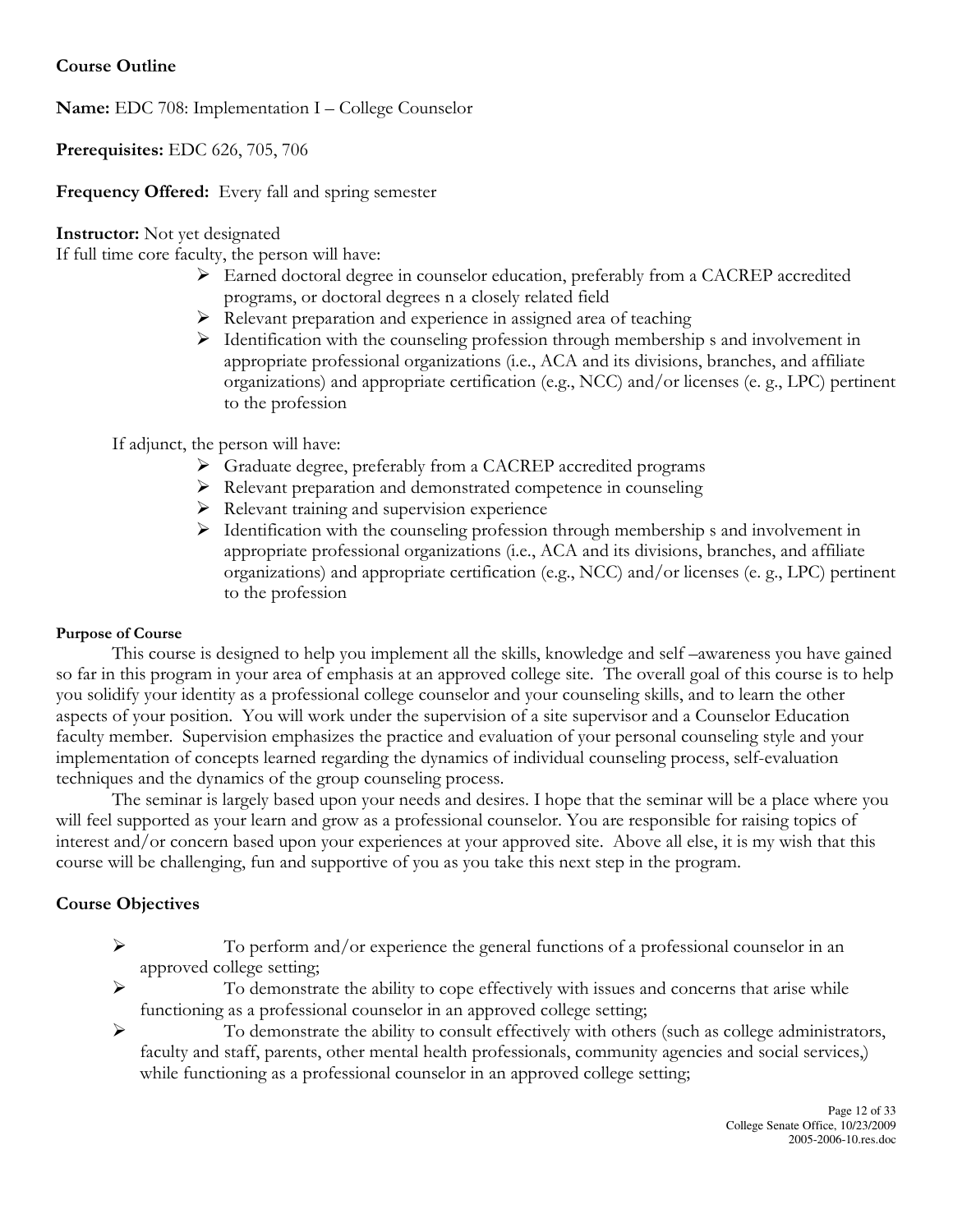- To develop an integrated personal approach to counseling which includes knowledge of and sensitivity to diversity;
- To apply effectively, to client cases in an approved setting, an integrated personal approach to counseling, including appropriate demonstration of awareness and use of self as a therapeutic tool, a variety of counseling skills, ethical applications, and action oriented programs which utilize career development and, measurement and evaluation concepts;
- To demonstrate the ability to utilize supervisory feedback by implementing constructive changes based upon such feedback;
- To assess one's own helping behaviors and to implement constructive changes based upon such assessments, and;
- To demonstrate the ability to initiate, complete, and evaluate an original and significant project.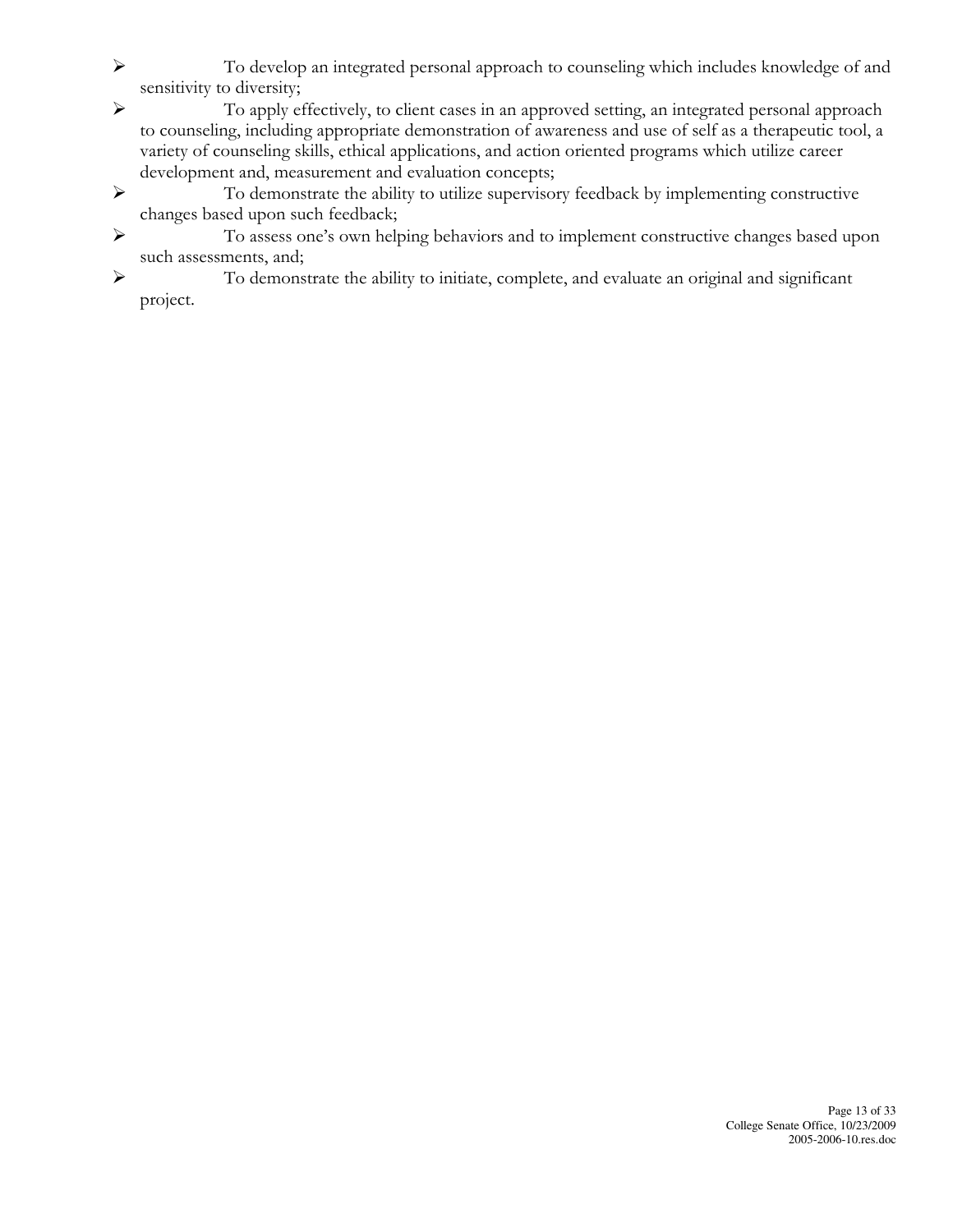# New Course Outline for EDC616: Counseling in School Settings

#### Prerequisites: none

Frequency Offered: Each fall & spring semester.

Instructor is not yet designated. Qualifications will be as follows.

If a full-time core faculty member of the counselor education academic unit, the person will have:

- earned a doctoral degree in counselor education, preferably from a CACREP accredited program, or a closely related field
- relevant preparation and experience for providing and overseeing clinical counseling
- identification with the counseling profession through memberships and involvement in appropriate professional organizations and appropriate certifications and/or licenses pertinent to the profession.
- If taught by an adjunct and/or affiliate counselor education faculty member, the person will have:
- a graduate degree, preferably from a CACREP accredited program
- relevant preparation and experience for providing and overseeing clinical counseling

• identification with the counseling profession through memberships and involvement in appropriate professional organizations and appropriate certifications and/or licenses pertinent to the profession.

Course Description: Assists counselors in mastering issues and opportunities of counseling in schools. Includes exploration and planning for use of counseling skills in schools. Includes exploration and planning for common counseling related services in schools. Assists counselors in understanding the functions of schools, the roles of other professionals in schools, and the common, as well as significant aberrations, of students' and parents' experiences with schools.

Objectives: This course will address as many of the CACREP Standards for School Counseling Programs as possible. It will not be possible to fully address each of those standards in this one course. Therefore, aspects of those standards must continue and increasingly be covered throughout our curriculum of required courses for our Counseling in School Settings Emphasis, within the Masters of Science in Education - Counseling, at SUNY Brockport. Please see the CACREP Standards for School Counseling Programs which are attached.

Outline of the Course:

- The course will meet one evening per week throughout regular semesters.
- Students will complete an assignment prompting them to review recent literature related to counseling in school settings.

• Students will essay regarding current issues, counseling impacts, and setting needs relevant to counseling in schools. These essays will be researched by interviewing persons important in the works of counselors in school settings, but who are not themselves counselors in school settings (i.e., administrators, teachers, parents, students, school psychologists, or others).

• Students will design an ideal and practical program/practice for their self as counselor in a school setting similar to that in which they hope to serve.

• Class meetings will include mastering background information and

understandings for these projects, discussing progress in these projects and the issues uncovered, discussions of readings, and lectures/discussions designed to ensure that CACREP Standards for School Counseling Programs are being mastered (many cannot be mastered in this course and will not be until

completion of internships and readiness for graduation) by our graduate students in the School Setting emphasis. • Students will successfully complete a test that prompts their work to master understandings of and readiness to respond to issues of counseling in school settings and increase their general knowledge related to counseling in school settings. This test will require students to respond in essay, without specific advanced preparation, to issues of school settings and to demonstrate proficient general knowledge related to counseling in school settings.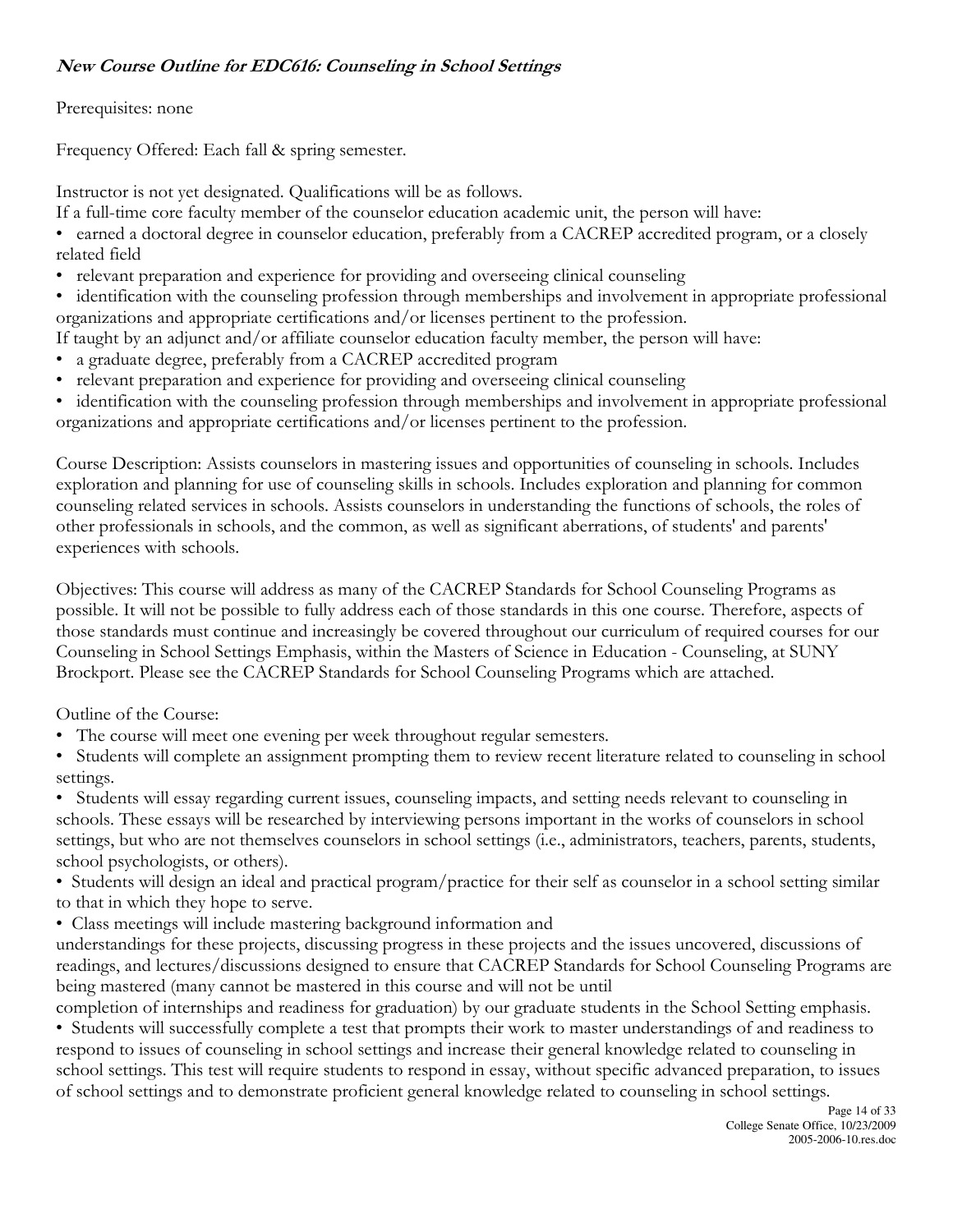Methods of Assessing Student Performance:

• Each of the major course assignments and the test (described above) will be letter graded (using grades for A through  $F$ , including  $+$  or  $-$ ). The average of the

grades for each student will be that student's final grade. Students will also be required to achieve a minimal proficiency score on the test. Class participation, including readings for special topics discussion will also be graded, as an additional course assignment.

• Students will present results of projects in oral and written form. Oral and written forms will be considered equally in determining grades for the specific project.

• Assignments will have due dates distributed throughout the semester in order to evenly distribute the labor time and in order for students to receive feedback early enough to have opportunities to correct potential problems and deficits.

• As in all our M.S. Ed. - Counseling courses, a grade of B or higher will be required for students to successfiilly complete this course.

#### Materials

• Current and recent literature related to counseling in school settings will be included in research projects, as well as periodically assigned for special topics class discussions.

• Parts of three texts will likely be combined to complement each other -

Sink, C. (2005). Contemporary school counseling. Theory, research, andpractice. Houghton Mifflin.

Sciarra, D. T. (2004). School counseling.- Foundations and contemporary issues. Thomson Brooks/Cole.

 Brown, D., & Trusty, J (2005). Designing and leading comprehensive school counseling programs: Promoting student competence and meeting student needs. Thomson Brooks/Cole.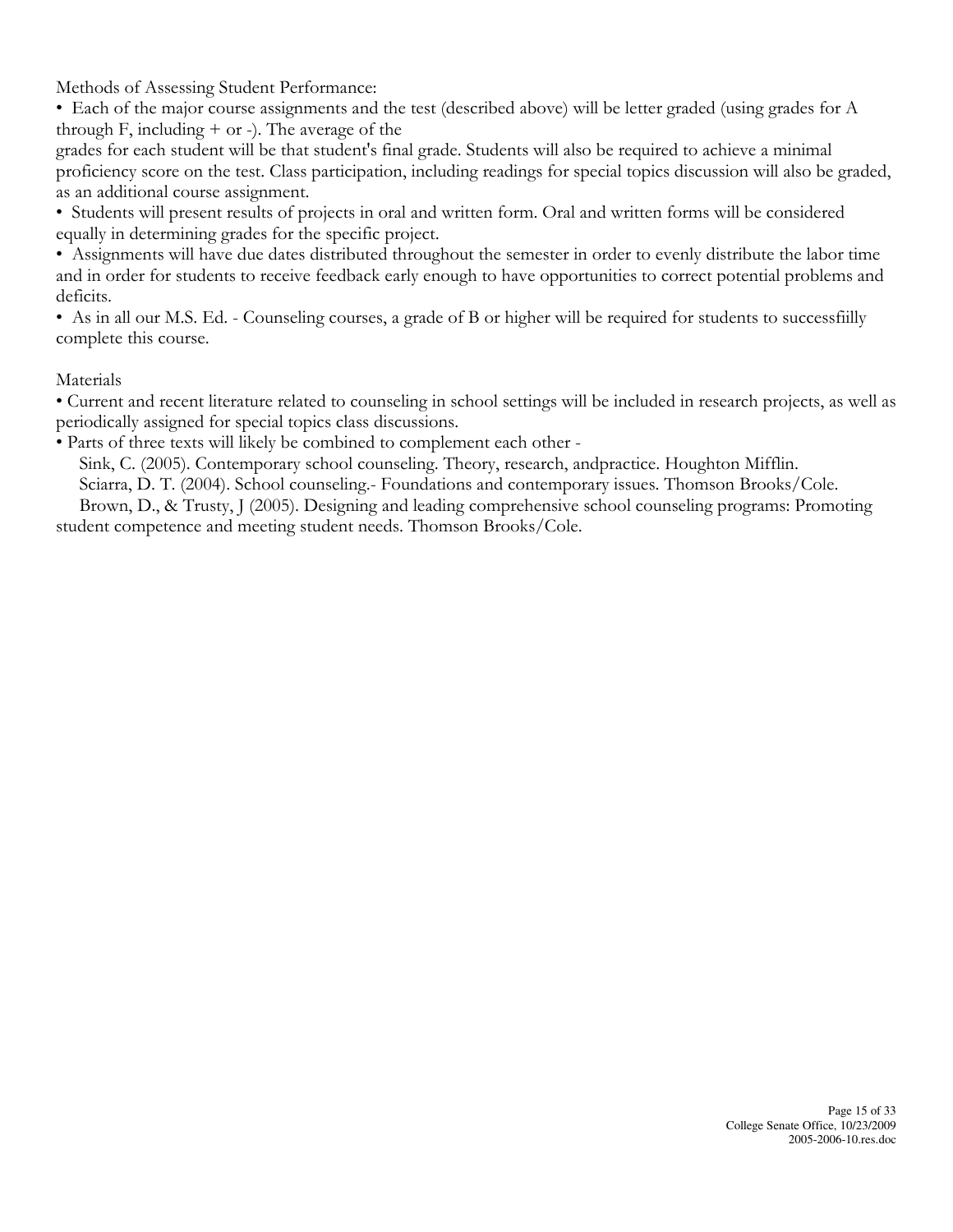#### Course Number and Name:

EDC 605 Research and Program Evaluation

Department: Counselor Education

Credit Hours: 3 credit hours

Prerequisites: Undergraduate or Graduate Course in Statistics

Frequency of Course Offering: Every Semester ?????? (not certain how often)

Faculty Name: No appointed Faculty

Faculty Status: Full or Adjunct faculty postion

#### Full-Time Instructor Minimum Qualifications:

- 1. Doctorate in Counselor Education or closely related field
- 2. Relevant preparation and experience in course content area
- 3. Hold professional memberships in ACA and divisions, branches, affiliates

#### Adjunct/Affiliate Instructor Minimum Qualifications:

- 1. Graduate degree
- 2. Relevant preparation and experience in course content area
- 3. Hold professional memberships in ACA and divisions, branches, affiliates
- 4. Understand the program mission, goals, and curriculum

#### Course Description/Content:

 This course provides an understanding of research methods, statistical analyses, needs assessment, program evaluation, and related technological considerations. The importance of, and difficulties in, conducting qualitative and quantitative research are examined. Covers research methods (including qualitative, quantitative, converging measures, single-case, and outcome-based), types of data (inferential and descriptive), and statistical concepts (including distributions, hypothesis testing, correlation, regression, probability, z-tests, t-tests, chi-square, anova, ancova, manova).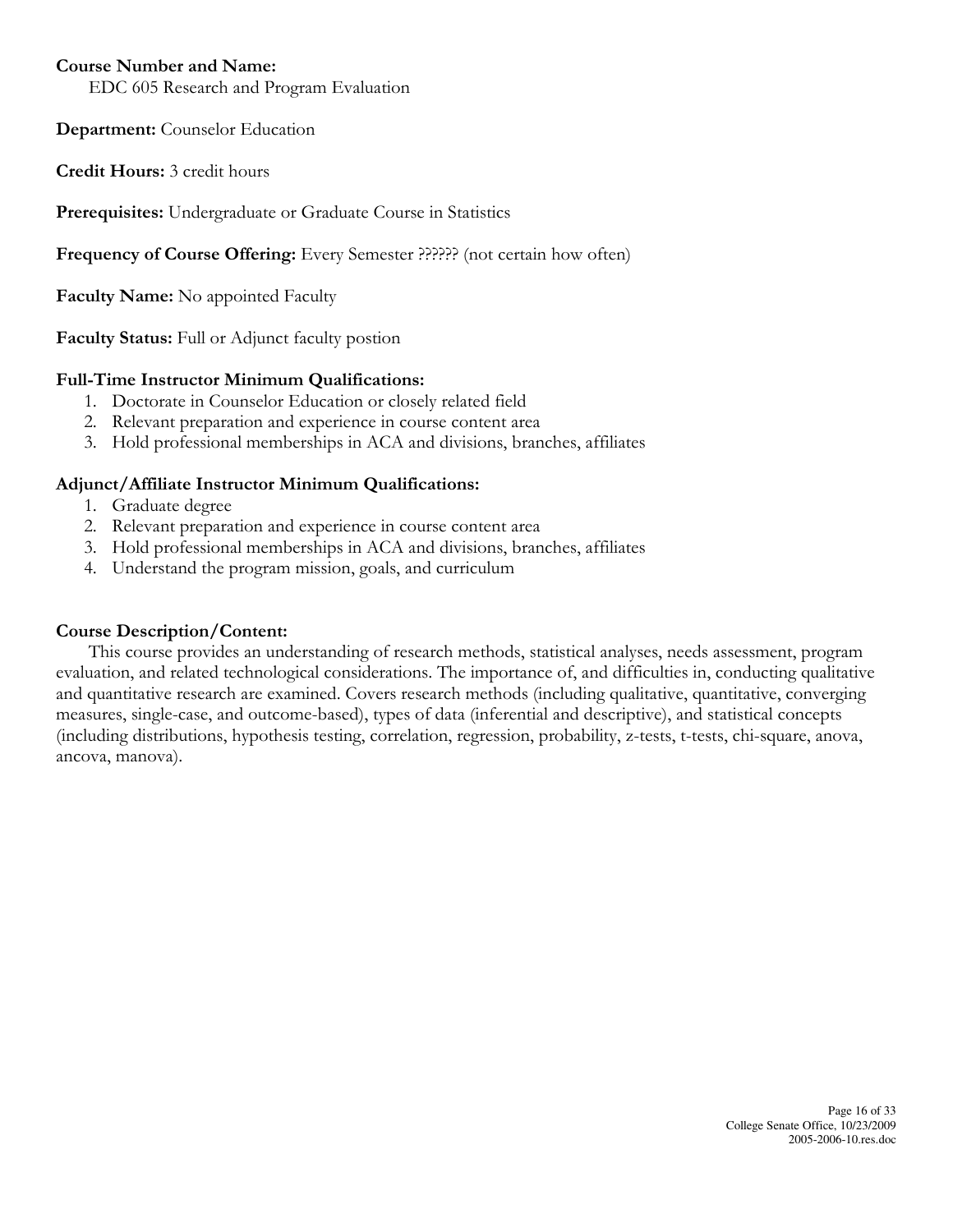# EDC 615 Course Registration Form

#### 1. New Course

- 3. A. Discipline: EDC Number 615 b. graduate
- 4. A. Official Course Title: Diagnosis and treatment planning b. course start date: Fall 2007
- 5. Abbreviated course title: Diagnosis Treatment Pl
- 6. Variable credit? No b. semester hours credit: 3
- 7. Type of course: Non liberal arts
- 8. Prerequisite: EDC 613: Counseling in Mental Health Settings
- 10. Offered every fall
- 11. This course is NOT offered on exclusively satisfactory basis
- 12. Repeatable for multiple credit? NO
- 13. Course description:

 This course provides advanced skills needed for mental health counselors that will enable them to conduct assessment interviews in order to render accurate diagnoses and mental disorders. Covers knowledge, principles and skills for assessment, diagnosis, treatment planning, caseload management for mental disorders for individuals, couples, families and groups. Course also addresses working with managed care, measuring outcomes, using assessment inventories.

14. Related to degree programs: Requirement

Objectives:

- 1. Utilizing concepts of psychopathology leading to diagnoses using the current Diagnostic and Statistical Manual
- 2. To understand and use principles and guidelines of conducting an intake interview, a mental status evaluation, a biopsychosocial history, a mental health history, utilizing psychological assessment instruments to arrive at diagnoses and treatment plans
- 3. To learn how to formulate appropriate treatment plans
- 4. To gain an fundamental understanding of basic classifications, indications, and contraindications of commonly prescribed psychopharmacological medications so that appropriate referrals can be made for medication evaluations and identifying effects and side effects of such medications;
- 5. Empirically supported Interventions for mental disorders
- 6. Understand and utilize concepts of caseload management
- 7. Understand and utilize evaluation and outcome research and empirically validated treatments
- 8. Understand ethical issues related to diagnoses. treatment planning, and working with managed care, emphasizing social and cultural considerations.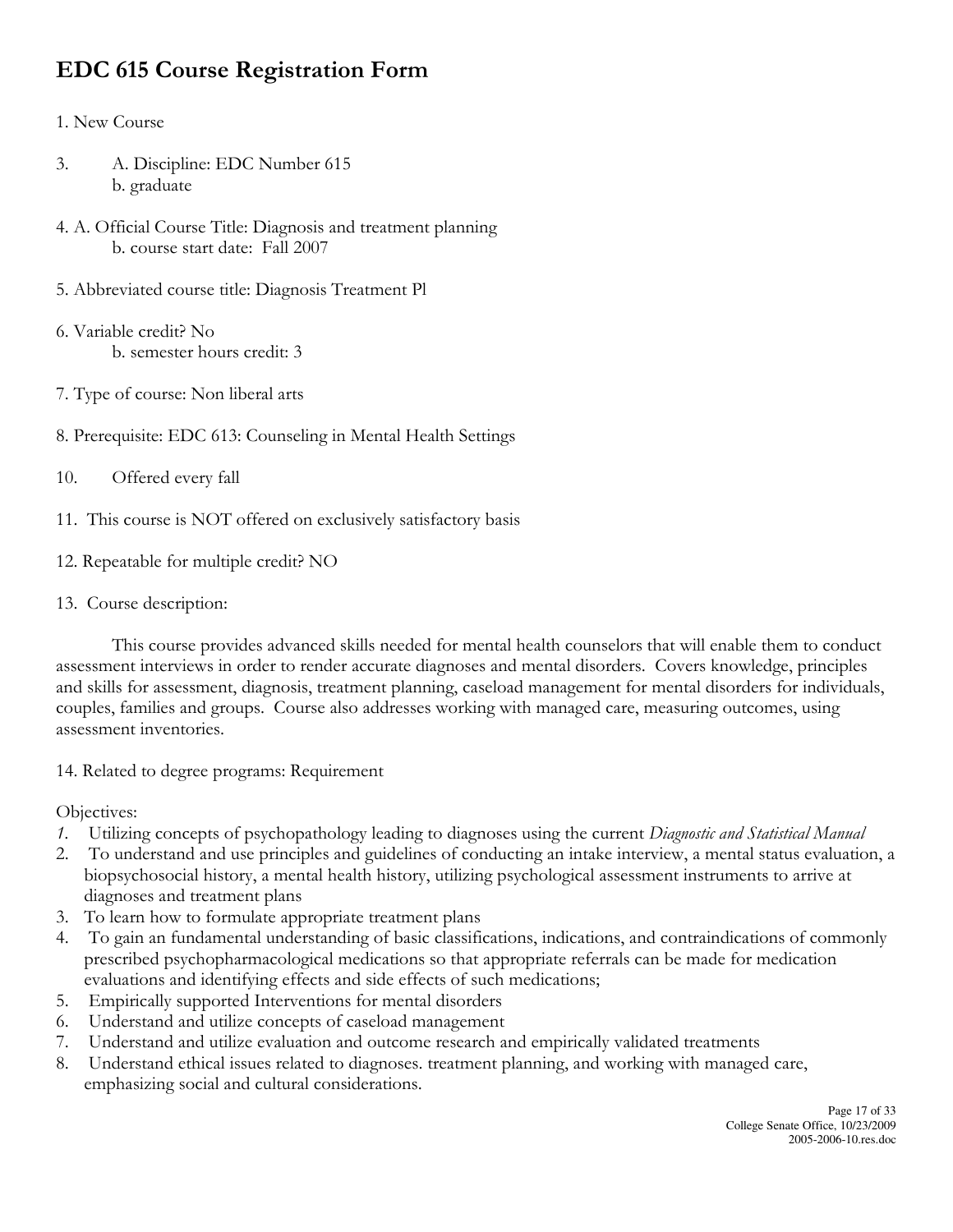Outline of Course: Understanding concepts of psychopathology Conducting Assessments: Intake interview, mental status exam, biopsychosocial history, mental health history, using assessment instruments Diagnosis mental disorders, taking into account ethical and cultural background Formulating treatment plans Case conceptualization Interventions empirically supported interventions for mental disorders therapy techniques Psychotropic medications Accountability in mental health: working with managed care utilizing outcome research to determine effectiveness if interventions

Methods of Assessing Student Performance:

Will include seminar/class discussion, evaluation of ability to read and interpret relevant literature, a midterm examination, written and oral reports, case studies.

Materials used will include appropriate videos, textbooks, journal articles, class discussions, experiential projects

Course will be taught by: Patricia Goodspeed, Ed.D., N.C.C., Assistant Professor, Counselor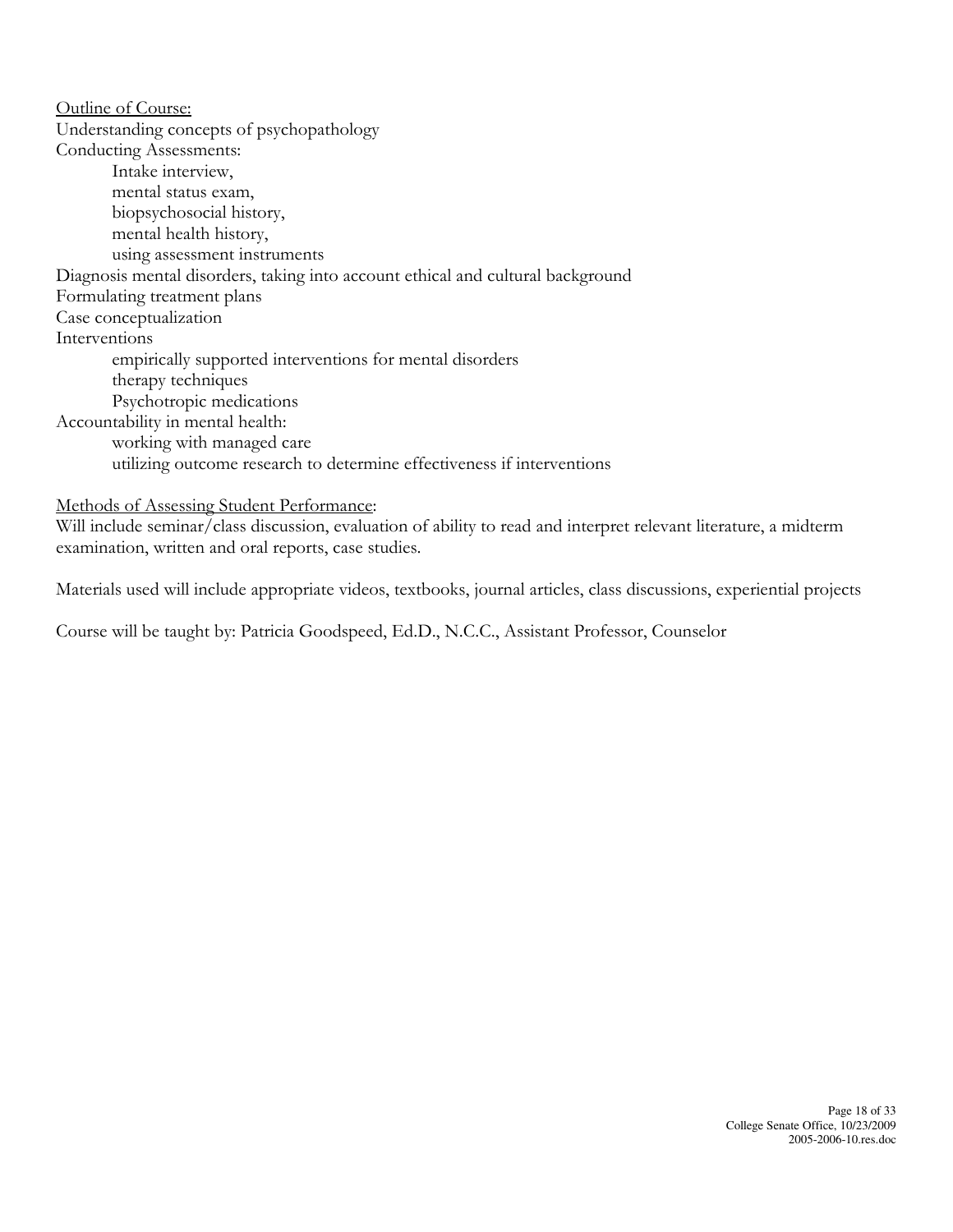Name: EDC 709: Implementation I – Mental Health Counselor

Prerequisites: EDC 615, 705, 706

Frequency Offered: Every fall and spring semester

Instructor: Not yet designated

If full time core faculty, the person will have:

- Earned doctoral degree in counselor education, preferably from a CACREP accredited programs, or doctoral degrees n a closely related field
- Relevant preparation and experience in assigned area of teaching
- $\triangleright$  Identification with the counseling profession through membership s and involvement in appropriate professional organizations (i.e., ACA and its divisions, branches, and affiliate organizations) and appropriate certification (e.g., NCC) and/or licenses (e. g., LPC) pertinent to the profession

If adjunct, the person will have:

- Graduate degree, preferably from a CACREP accredited programs
- Relevant preparation and demonstrated competence in counseling
- $\triangleright$  Relevant training and supervision experience
- $\triangleright$  Identification with the counseling profession through membership s and involvement in appropriate professional organizations (i.e., ACA and its divisions, branches, and affiliate organizations) and appropriate certification (e.g., NCC) and/or licenses (e. g., LPC) pertinent to the profession

# Purpose of Course

This course is designed to help you implement all the skills, knowledge and self –awareness you have gained so far in this program in your area of emphasis at an approved mental health site. The overall goal of this course is to help you solidify your identity as a professional mental health counselor and your counseling skills, and to learn the other aspects of your position. You will work under the supervision of a site supervisor and a Counselor Education faculty member. Supervision emphasizes the practice and evaluation of your personal counseling style and your implementation of concepts learned regarding the dynamics of individual counseling process, selfevaluation techniques and the dynamics of the group counseling process.

The seminar is largely based upon your needs and desires. I hope that the seminar will be a place where you will feel supported as your learn and grow as a professional counselor. You are responsible for raising topics of interest and/or concern based upon your experiences at your approved site. Above all else, it is my wish that this course will be challenging, fun and supportive of you as you take this next step in the program.

- $\triangleright$  To perform and/or experience the general functions of a professional counselor in an approved mental health setting;
- $\triangleright$  To demonstrate the ability to cope effectively with issues and concerns that arise while functioning as a professional counselor in an approved mental health setting;
- $\triangleright$  To demonstrate the ability to consult effectively with others (such other mental health professionals, community agencies and social services,) while functioning as a professional counselor in an approved mental health setting;
- To develop an integrated personal approach to counseling which includes knowledge of and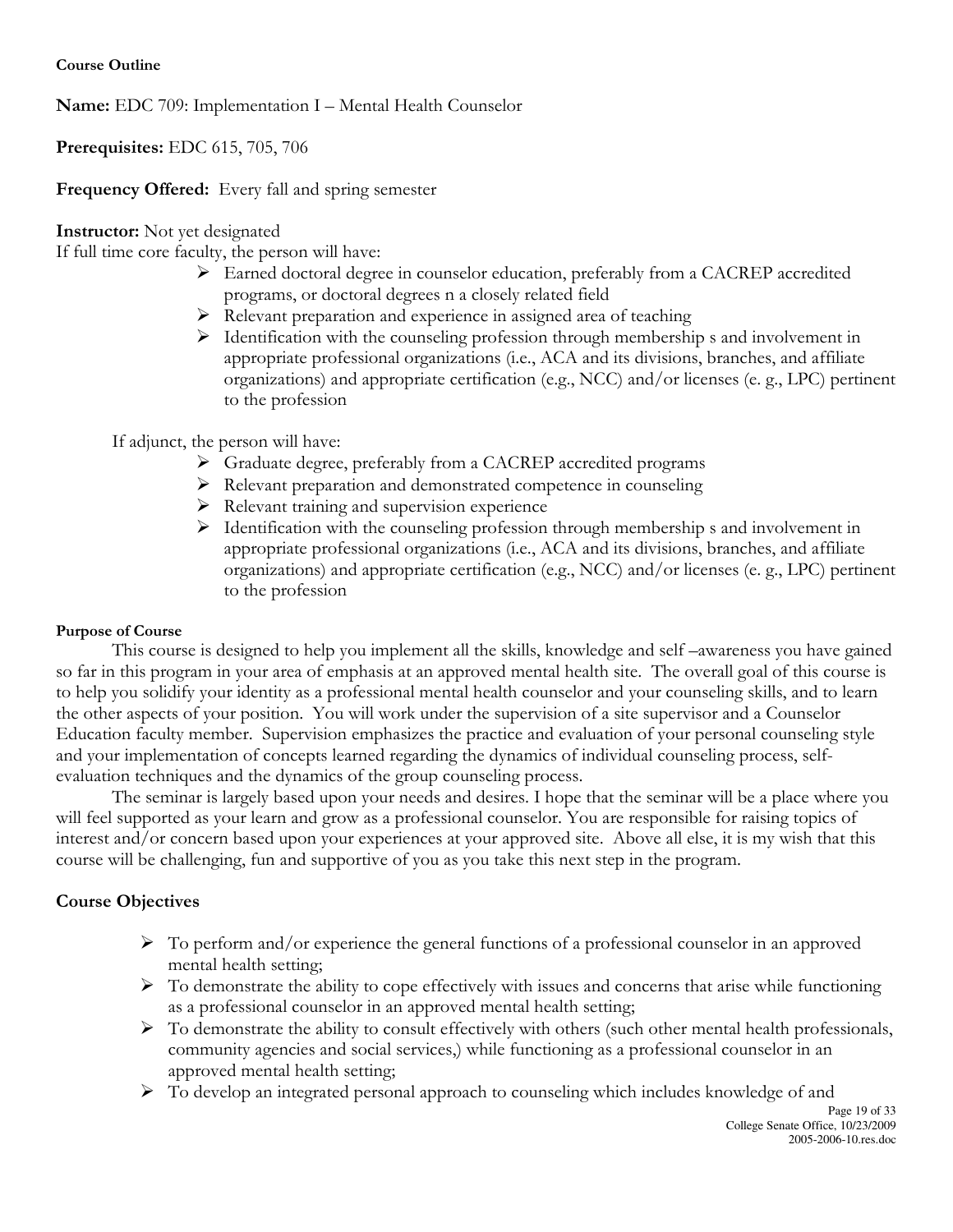sensitivity to diversity;

- $\triangleright$  To apply effectively, to client cases in an approved setting, an integrated personal approach to counseling, including appropriate demonstration of awareness and use of self as a therapeutic tool, a variety of counseling skills, ethical applications, and action oriented programs which utilize career development and, measurement and evaluation concepts;
- $\triangleright$  To demonstrate the ability to diagnose ethically
- $\triangleright$  To demonstrate the ability to develop treatment plans
- $\triangleright$  To demonstrate the ability to case conceptualize
- $\triangleright$  To demonstrate the ability to utilize supervisory feedback by implementing constructive changes based upon such feedback;
- $\triangleright$  To assess one's own helping behaviors and to implement constructive changes based upon such assessments, and;
- To demonstrate the ability to initiate, complete, and evaluate an original and significant project.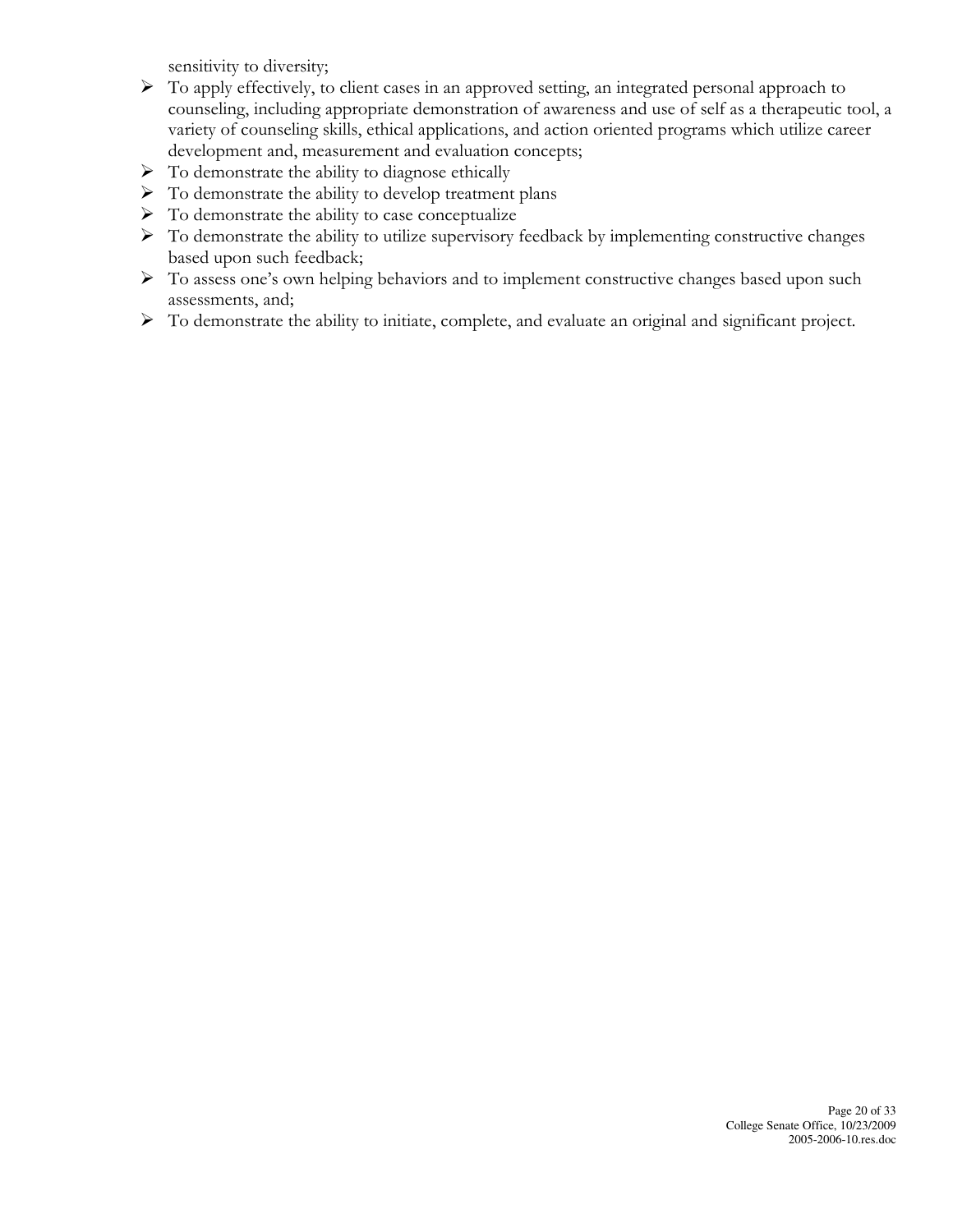# **C 713: Implementation II School Counselor**

State University of New York College at Brockport Department of Counselor Education

#### **Instructor:**

To be determined. It is not determined if this course will be taught by a core faculty member or an adjunct instructor. The Council for Accreditation of Counseling and Related Educational Programs (CACREP) requires that core faculty have earned doctorates in counselor education or closely related field. These faculty must:

- Hold earned doctorate degrees in counselor education or doctoral degrees in a closely related field
- Have relevant preparation and experience in the assigned area of teaching
- $\odot$  Identify with the counseling profession through memberships in appropriate professional organizations, certifications, and or licenses

If the instructor teaching this course is an adjunct instructor, CACREP requires that the faculty member:

- $\odot$  Hold a graduate degree
- Have relevant preparation and experience in the assigned area of teaching
- $\odot$  Identify with the counseling profession through memberships in appropriate professional organizations, certifications, and or licenses
- Understand the mission, goals, and curriculum of the program

# **Prerequisites:**

EDC 707: Implementation I – School Counselor and EDC 709: Clinical Experience for Implementation I – School Counselor

# **Frequency of Offering:**

This course will be offered Fall and Spring semesters each academic year.

# Course Description:

Constitutes the second of the supervised internships required for the school counselor emphasis and is a continuation of EDC 707. Requires expansion of skills and knowledge related to school counseling. Also requires 20 hours per week in the same internship placement served for EDC 707. Students will apply proficiency with case conceptualization and presentation. Focuses on enhancement of individual, group, family, and couples counseling skills, role and function of the school counselor. 3 Cr. Every Semester

# Course:

Implementation II will be a seminar course that will address the development of student school counseling skills as they experience them on-site during their internship experience. This requires that students receive a minimum of 120 hours of direct service hours for a total of 300 clock hours of internship. In addition, the student must meet for one hour each week with the site supervisor for clinical on-site supervision.

- To continue to perform, at an expanded level, the general functions of a school counselor.
- To continue to demonstrate, at an expanded level, the ability to cope effectively and responsibly with issues and concerns facing school counselors.
- To expand upon the consultative, case conceptualization and presentation skills and techniques that are commensurate with the role and function of a school counselor.
- To demonstrate the ability to effectively analyze and deal with institutional influences which may affect the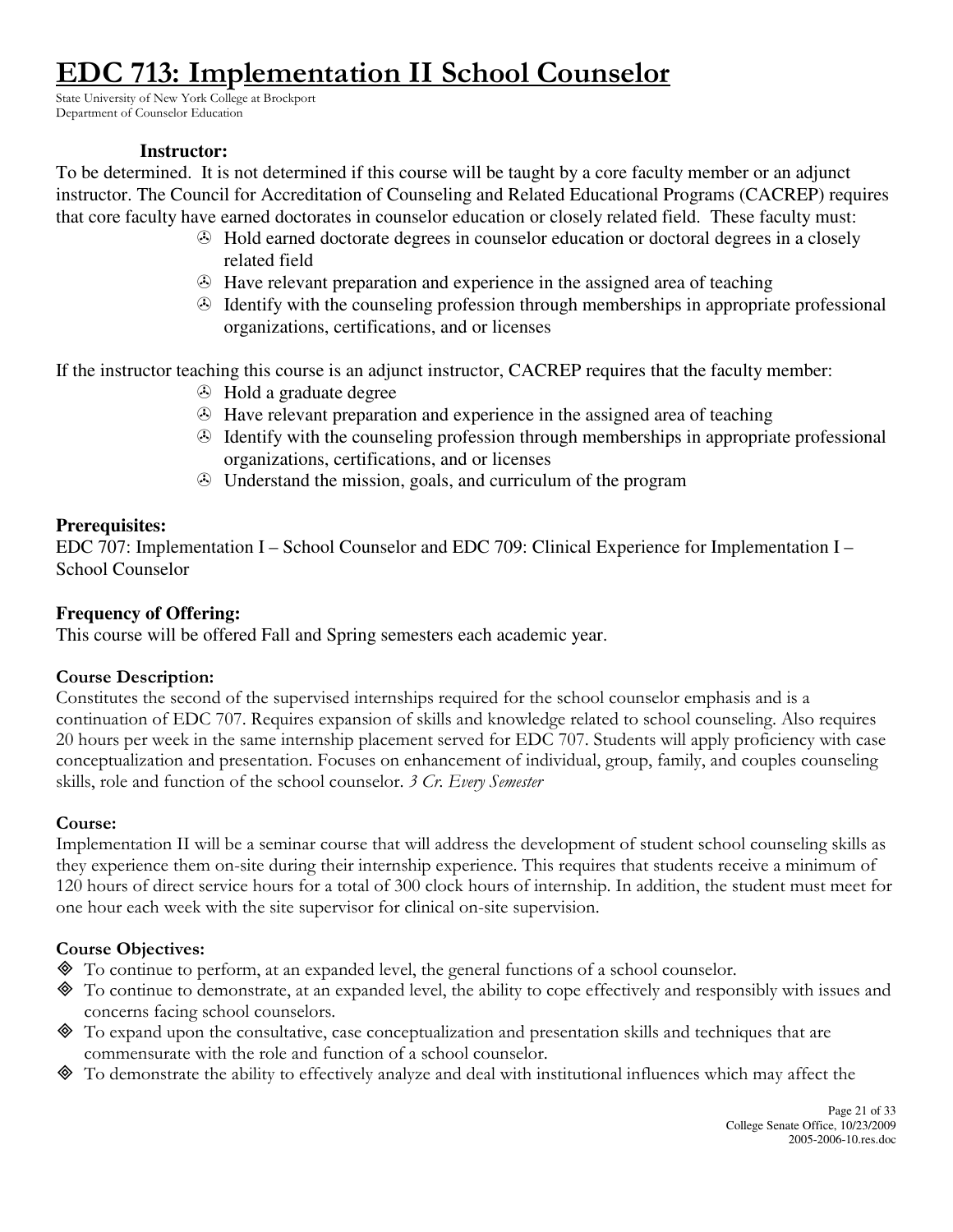activities of a school counselor.

- To continue to demonstrate the ability to effectively apply an approach to school counseling. Such an approach includes problem-solving techniques, behavioral strategies, action-oriented programs, knowledge of developmental processes and measurement and evaluation.
- To continue to demonstrate the ability to work with diverse client populations, work with individuals, groups, and families.
- To continue to demonstrate the ability to assess one's own helping behavior and to implement constructive changes based upon such assessments.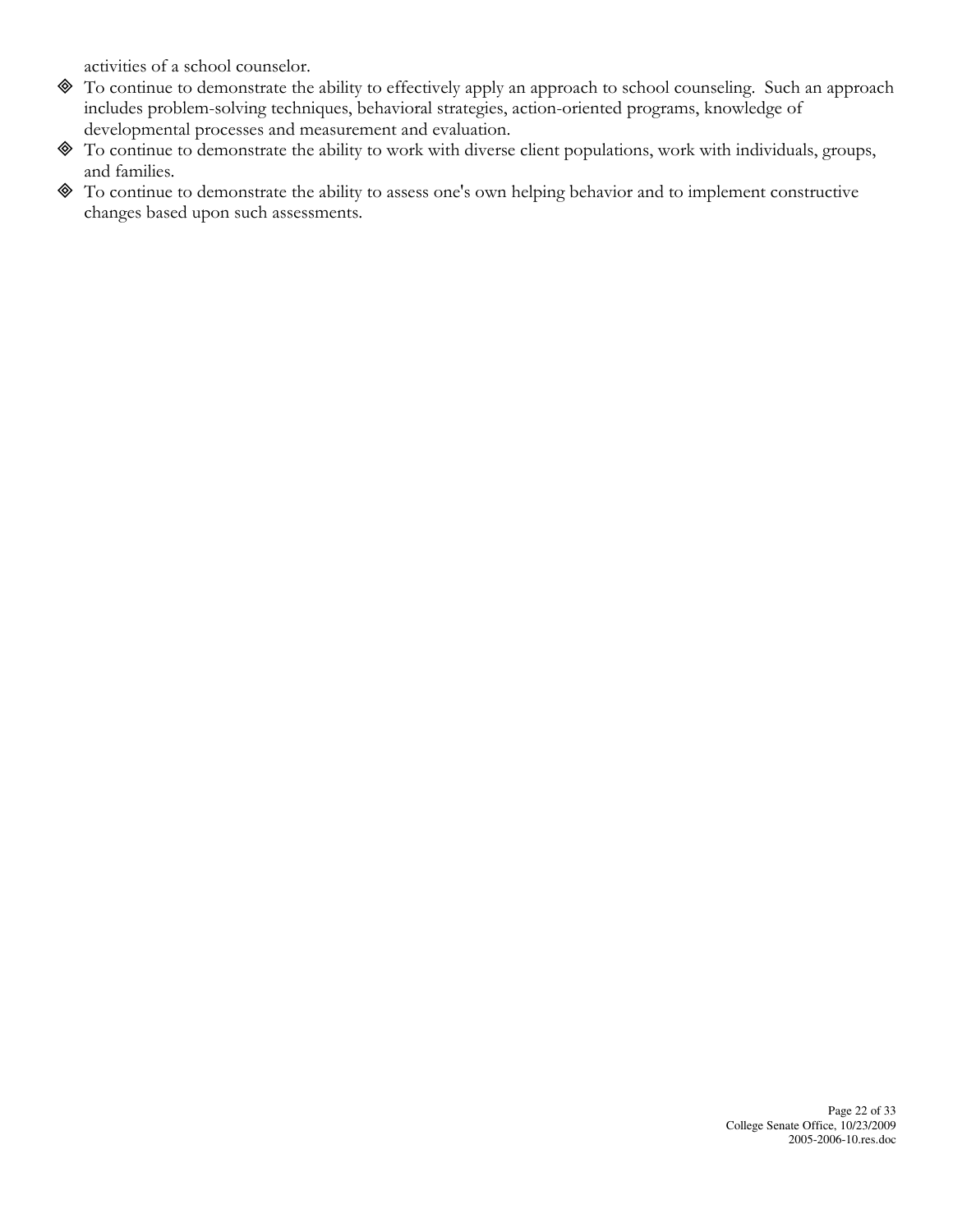# **C 714: Implementation II College Counselor**

State University of New York College at Brockport Department of Counselor Education

#### **Instructor:**

To be determined. It is not determined if this course will be taught by a core faculty member or an adjunct instructor. The Council for Accreditation of Counseling and Related Educational Programs (CACREP) requires that core faculty have earned doctorates in counselor education or closely related field. These faculty must:

- Hold earned doctorate degrees in counselor education or doctoral degrees in a closely related field
- Have relevant preparation and experience in the assigned area of teaching
- $\odot$  Identify with the counseling profession through memberships in appropriate professional organizations, certifications, and or licenses

If the instructor teaching this course is an adjunct instructor, CACREP requires that the faculty member:

- $\odot$  Hold a graduate degree
- Have relevant preparation and experience in the assigned area of teaching
- $\odot$  Identify with the counseling profession through memberships in appropriate professional organizations, certifications, and or licenses
- Understand the mission, goals, and curriculum of the program

# **Prerequisites:**

EDC 708: Implementation I – College Counselor and EDC 711: Clinical Experience for Implementation I – College Counselor

# **Frequency of Offering:**

This course will be offered Fall and Spring semesters each academic year.

# Course Description:

Constitutes the second of the supervised internships required for the college counselor emphasis and is a continuation of EDC 708. Requires expansion of skills and knowledge related to college counseling. Also requires 20 hours per week in the same internship placement served for EDC 708. Students will apply proficiency with case conceptualization and presentation. Focuses on enhancement of individual, group, family, and couples counseling skills, role and function of the college counselor. 3 Cr. Every Semester

# Course:

Implementation II will be a seminar course that will address the development of student college counseling skills as they experience them on-site during their internship experience. This requires that students receive a minimum of 120 hours of direct service hours for a total of 300 clock hours of internship. In addition, the student must meet for one hour each week with the site supervisor for clinical on-site supervision.

- To continue to perform, at an expanded level, the general functions of a college counselor.
- To continue to demonstrate, at an expanded level, the ability to cope effectively and responsibly with issues and concerns facing college counselors.
- To expand upon the consultative, case conceptualization and presentation skills and techniques that are commensurate with the role and function of a college counselor.
- To demonstrate the ability to effectively analyze and deal with institutional influences which may affect the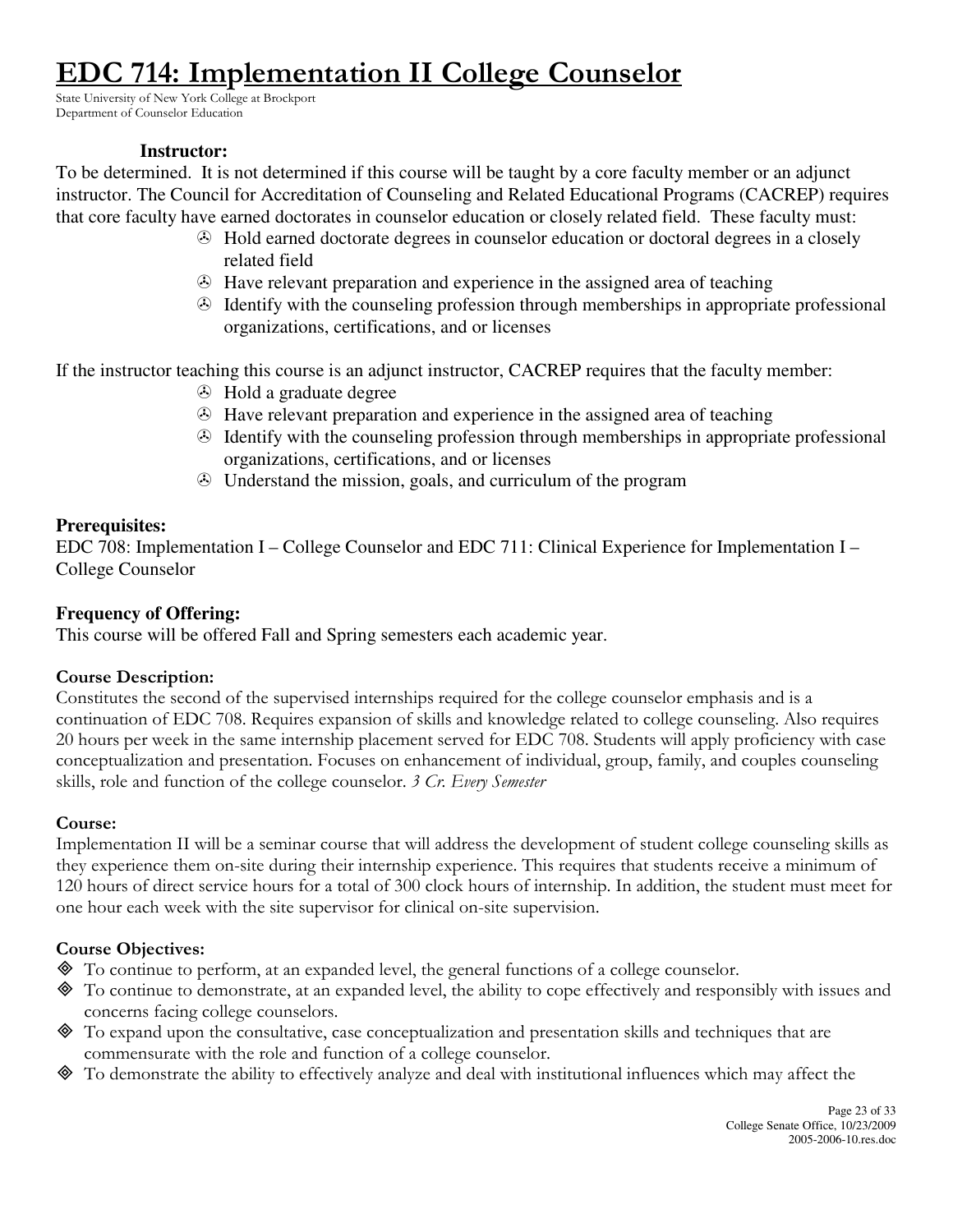activities of a college counselor.

- To continue to demonstrate the ability to effectively apply an approach to college counseling. Such an approach includes problem-solving techniques, behavioral strategies, action-oriented programs, knowledge of developmental processes and measurement and evaluation.
- To continue to demonstrate the ability to work with diverse client populations, work with individuals, groups, and families.
- To continue to demonstrate the ability to assess one's own helping behavior and to implement constructive changes based upon such assessments.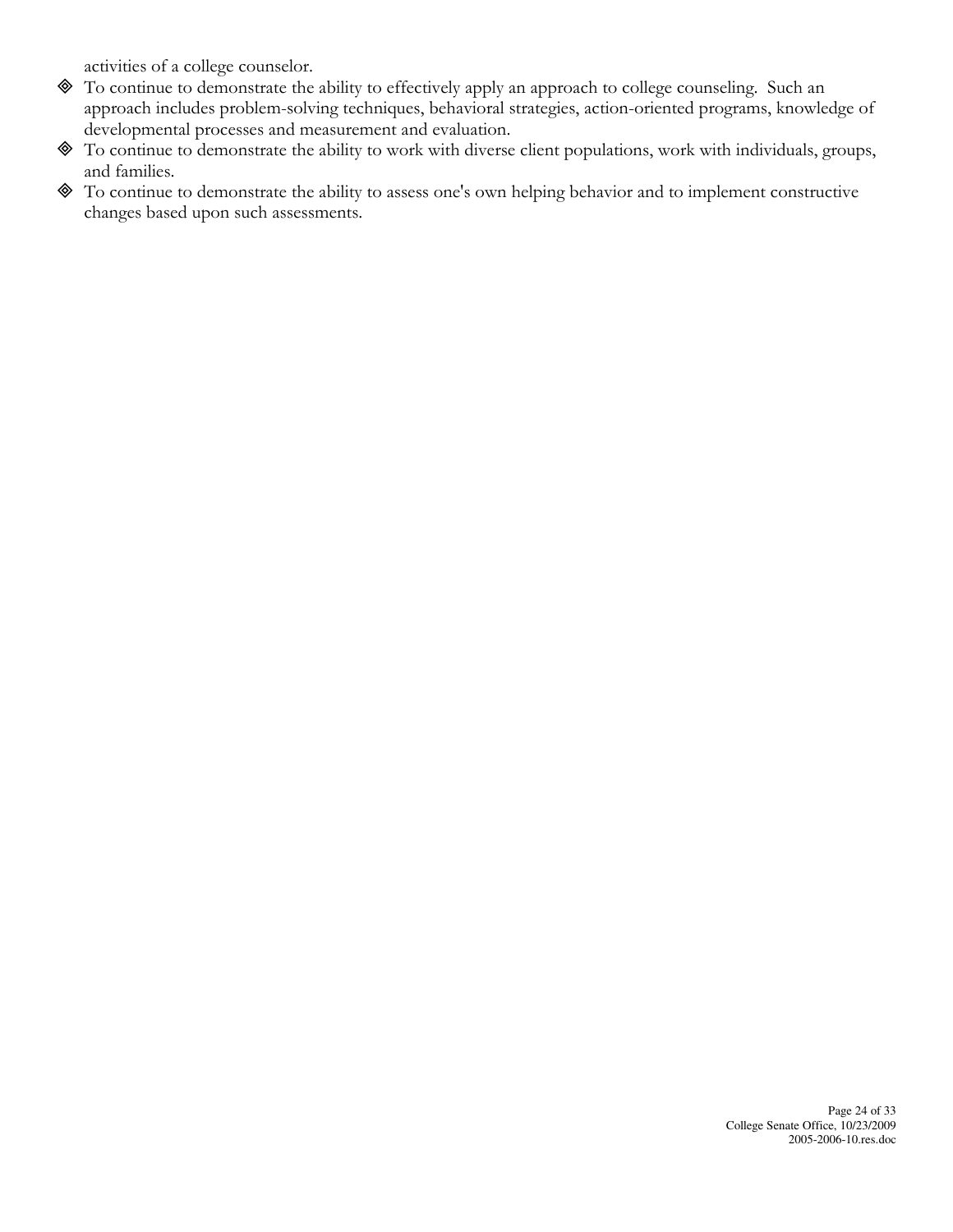# EDC 715: Implementation II Mental Health Counselor

State University of New York College at Brockport Department of Counselor Education

#### **Instructor:**

To be determined. It is not determined if this course will be taught by a core faculty member or an adjunct instructor. The Council for Accreditation of Counseling and Related Educational Programs (CACREP) requires that core faculty have earned doctorates in counselor education or closely related field. These faculty must:

- Hold earned doctorate degrees in counselor education or doctoral degrees in a closely related field
- Have relevant preparation and experience in the assigned area of teaching
- $\odot$  Identify with the counseling profession through memberships in appropriate professional organizations, certifications, and or licenses

If the instructor teaching this course is an adjunct instructor, CACREP requires that the faculty member:

- $\odot$  Hold a graduate degree
- Have relevant preparation and experience in the assigned area of teaching
- $\odot$  Identify with the counseling profession through memberships in appropriate professional organizations, certifications, and or licenses
- Understand the mission, goals, and curriculum of the program

# **Prerequisites:**

EDC 709: Implementation I – Mental health Counselor and EDC 712: Clinical Experience for Implementation I – Mental health Counselor

# **Frequency of Offering:**

This course will be offered Fall and Spring semesters each academic year.

# Course Description:

Constitutes the second of the supervised internships required for the mental health counselor emphasis and is a continuation of EDC 709. Requires expansion of skills and knowledge related to mental health counseling. Also requires 20 hours per week in the same internship placement served for EDC 709. Students will apply proficiency with case conceptualization and presentation. Focuses on enhancement of individual, group, family, and couples counseling skills, role and function of the mental health counselor. 3 Cr. Every Semester

# Course:

Implementation II will be a seminar course that will address the development of student mental health counseling skills as they experience them on-site during their internship experience. This requires that students receive a minimum of 120 hours of direct service hours for a total of 300 clock hours of internship. In addition, the student must meet for one hour each week with the site supervisor for clinical on-site supervision.

- To continue to perform, at an expanded level, the general functions of a mental health counselor.
- To continue to demonstrate, at an expanded level, the ability to cope effectively and responsibly with issues and concerns facing mental health counselors.
- To expand upon the consultative, case conceptualization and presentation skills and techniques that are commensurate with the role and function of a mental health counselor.
- To demonstrate the ability to effectively analyze and deal with institutional influences which may affect the activities of a mental health counselor.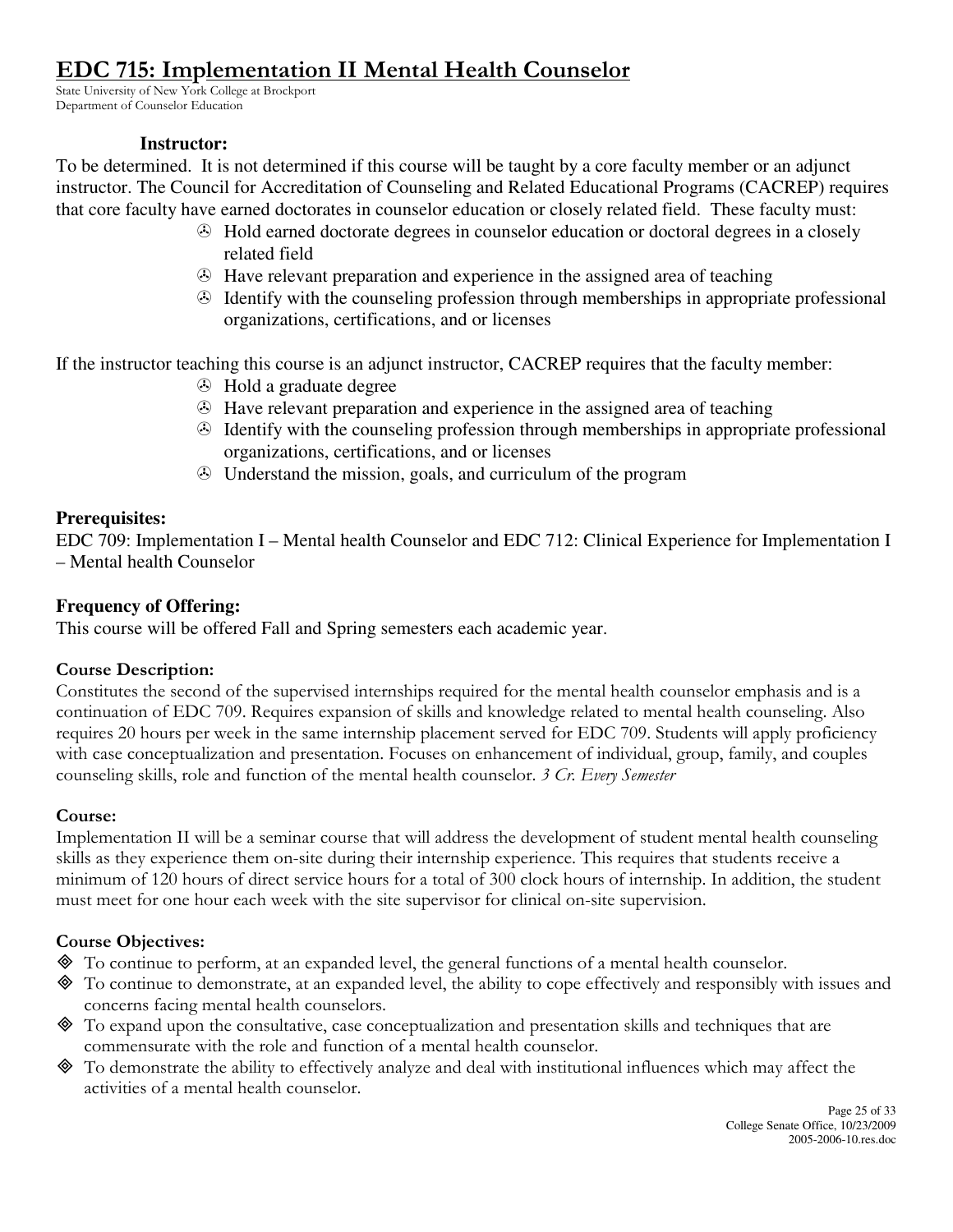- To continue to demonstrate the ability to effectively apply an approach to mental health counseling. Such an approach includes diagnosis and treatment planning, problem-solving techniques, behavioral strategies, actionoriented programs, knowledge of developmental processes and measurement and evaluation.
- To continue to demonstrate the ability to work with diverse client populations, work with individuals, groups, and couples and families.
- To continue to demonstrate the ability to assess one's own helping behavior and to implement constructive changes based upon such assessments.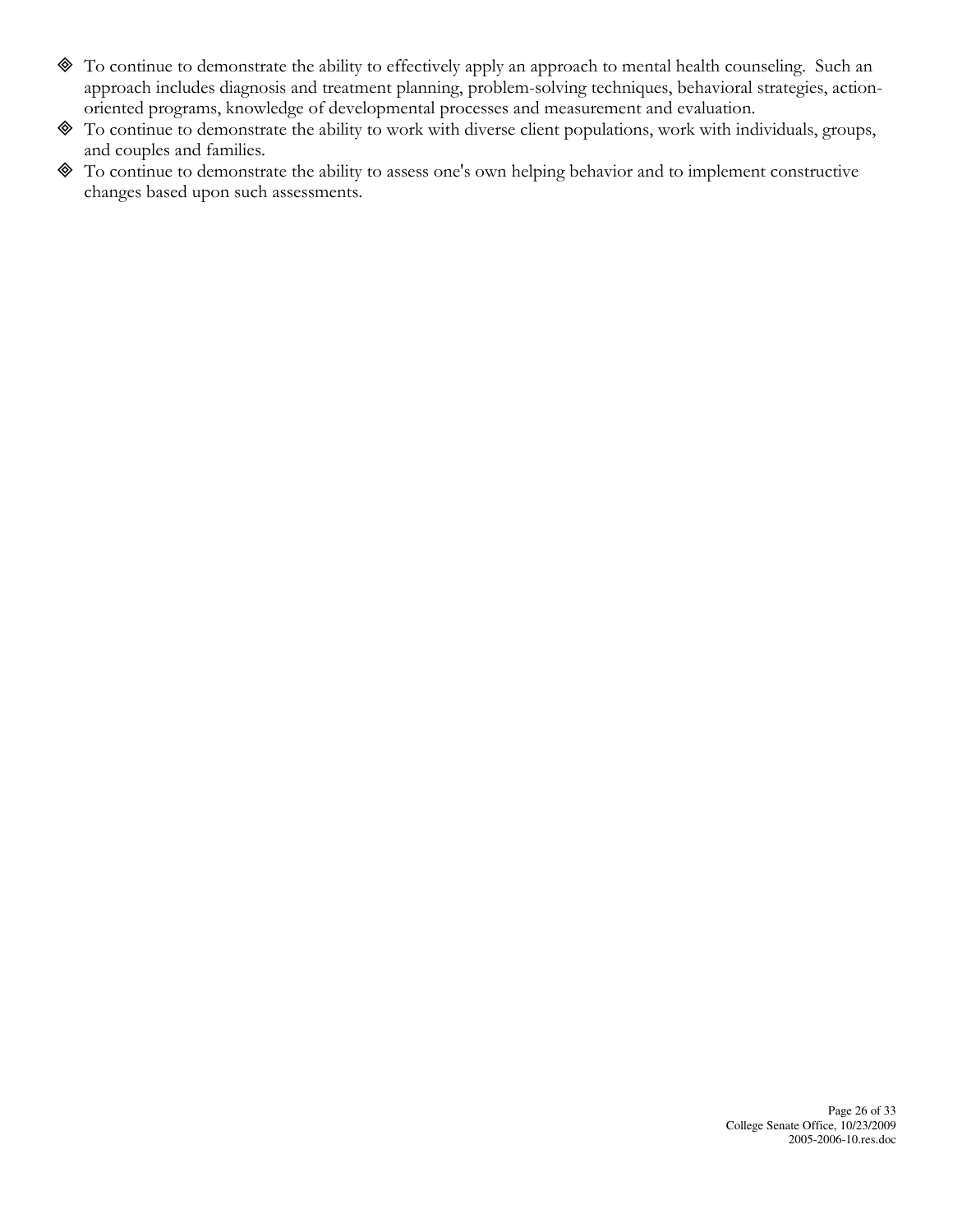# EDC 716: Implementation III: Mental Health Counselor

State University of New York College at Brockport Department of Counselor Education

#### **Instructor:**

To be determined. It is not determined if this course will be taught by a core faculty member or an adjunct instructor. The Council for Accreditation of Counseling and Related Educational Programs (CACREP) requires that core faculty have earned doctorates in counselor education or closely related field. These faculty must:

- Hold earned doctorate degrees in counselor education or doctoral degrees in a closely related field
- Have relevant preparation and experience in the assigned area of teaching
- $\odot$  Identify with the counseling profession through memberships in appropriate professional organizations, certifications, and or licenses

If the instructor teaching this course is an adjunct instructor, CACREP requires that the faculty member:

- $\odot$  Hold a graduate degree
- Have relevant preparation and experience in the assigned area of teaching
- $\odot$  Identify with the counseling profession through memberships in appropriate professional organizations, certifications, and or licenses
- Understand the mission, goals, and curriculum of the program

# **Prerequisites:**

EDC 711: Implementation II: Mental Health Counselor.

# **Frequency of Offering:**

This course will be offered Fall and Spring semesters each academic year.

# Course Description:

Constitutes the third of the supervised internships required for the mental health counselor emphasis and is a continuation of EDC 711. Requires expansion of skills and knowledge related to mental health counseling. Also requires 20 hours per week in the same internship placement served for EDC 711. Students will apply diagnostic and treatment planning skills, as well as proficiency with case conceptualization and presentation. Focuses on enhancement of individual, group, family, and couples counseling skills, role and function of the mental health counselor. 3 Cr. Every Semester

# Course:

Implementation III will be a seminar course that will address the development of student mental health counseling skills as they experience them on-site during their internship experience. This requires that students receive a minimum of 120 hours of direct service hours for a total of 300 clock hours of internship. In addition, the student must meet for one hour each week with the site supervisor for clinical on-site supervision.

- To continue to perform, at an expanded level, the general functions of a mental health counselor.
- To continue to demonstrate, at an expanded level, the ability to cope effectively and responsibly with issues and concerns facing mental health counselors.
- To expand upon the consultative, case conceptualization and presentation skills and techniques that are commensurate with the role and function of a mental health counselor.
- To demonstrate the ability to effectively analyze and deal with institutional influences which may affect the activities of a mental health counselor.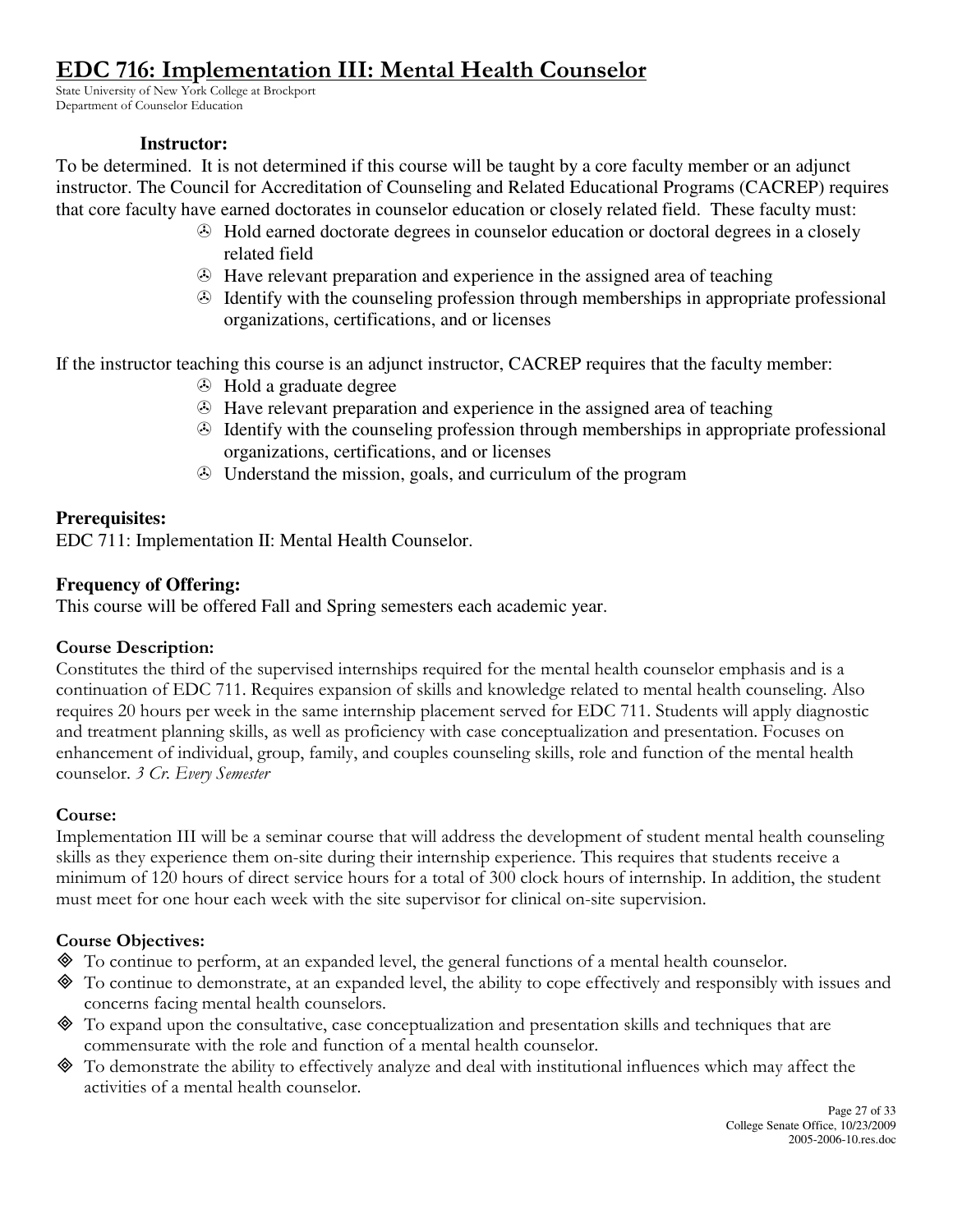- To continue to demonstrate the ability to effectively apply an approach to mental health counseling. Such an approach includes diagnosis and treatment planning, problem-solving techniques, behavioral strategies, actionoriented programs, knowledge of developmental processes and measurement and evaluation.
- To continue to demonstrate the ability to work with diverse client populations, work with individuals, groups, families, and couples.
- To continue to demonstrate the ability to assess one's own helping behavior and to implement constructive changes based upon such assessments.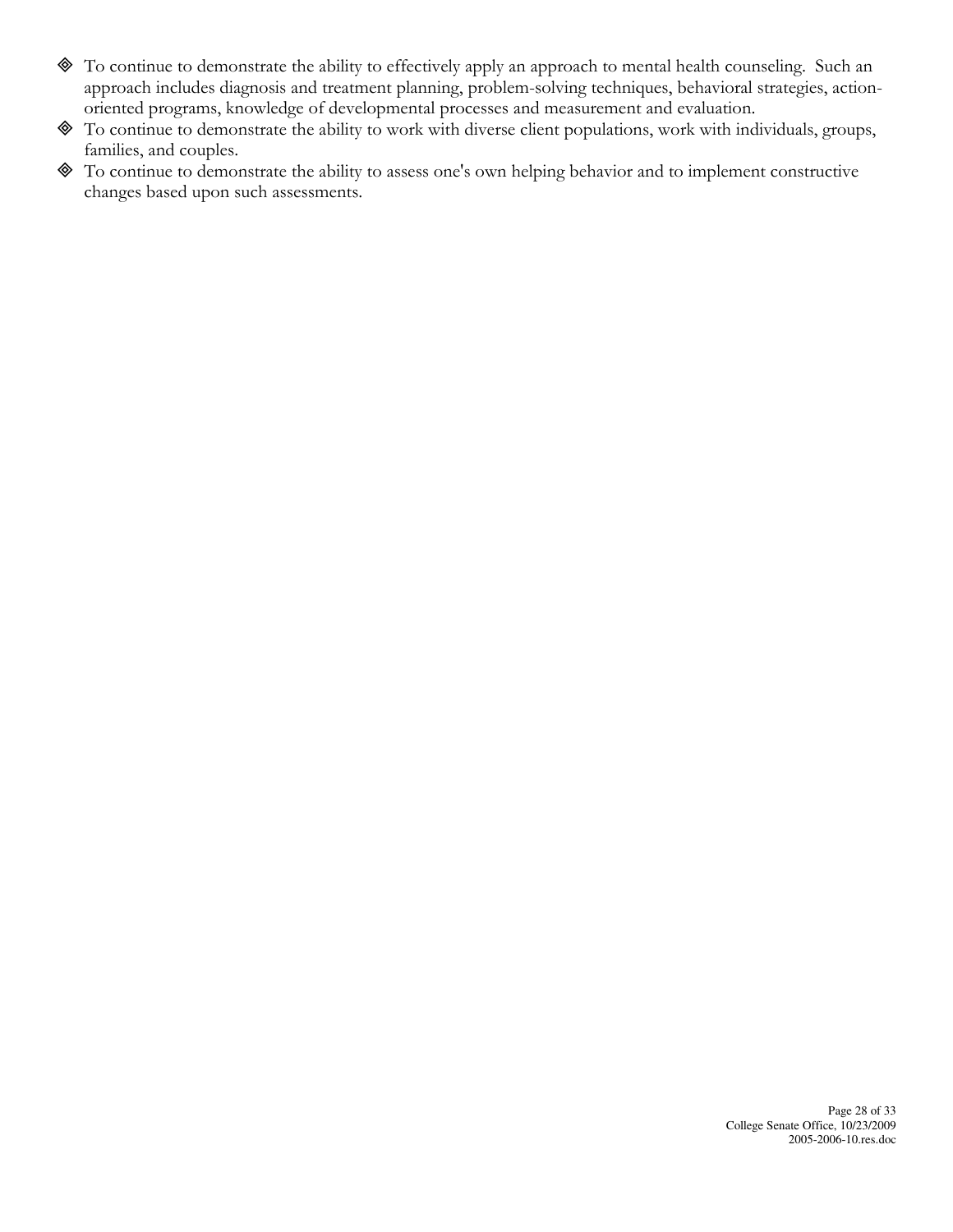# **DC 713: Implementation II School Counselor**

State University of New York College at Brockport Department of Counselor Education

#### **Instructor:**

To be determined. It is not determined if this course will be taught by a core faculty member or an adjunct instructor. The Council for Accreditation of Counseling and Related Educational Programs (CACREP) requires that core faculty have earned doctorates in counselor education or closely related field. These faculty must:

- Hold earned doctorate degrees in counselor education or doctoral degrees in a closely related field
- Have relevant preparation and experience in the assigned area of teaching
- $\odot$  Identify with the counseling profession through memberships in appropriate professional organizations, certifications, and or licenses

If the instructor teaching this course is an adjunct instructor, CACREP requires that the faculty member:

- $\odot$  Hold a graduate degree
- Have relevant preparation and experience in the assigned area of teaching
- $\odot$  Identify with the counseling profession through memberships in appropriate professional organizations, certifications, and or licenses
- Understand the mission, goals, and curriculum of the program

# **Prerequisites:**

EDC 707: Implementation I – School Counselor and EDC 709: Clinical Experience for Implementation I – School Counselor

# **Frequency of Offering:**

This course will be offered Fall and Spring semesters each academic year.

# Course Description:

Constitutes the second of the supervised internships required for the school counselor emphasis and is a continuation of EDC 707. Requires expansion of skills and knowledge related to school counseling. Also requires 20 hours per week in the same internship placement served for EDC 707. Students will apply proficiency with case conceptualization and presentation. Focuses on enhancement of individual, group, family, and couples counseling skills, role and function of the school counselor. 3 Cr. Every Semester

# Course:

Implementation II will be a seminar course that will address the development of student school counseling skills as they experience them on-site during their internship experience. This requires that students receive a minimum of 120 hours of direct service hours for a total of 300 clock hours of internship. In addition, the student must meet for one hour each week with the site supervisor for clinical on-site supervision.

- To continue to perform, at an expanded level, the general functions of a school counselor.
- To continue to demonstrate, at an expanded level, the ability to cope effectively and responsibly with issues and concerns facing school counselors.
- To expand upon the consultative, case conceptualization and presentation skills and techniques that are commensurate with the role and function of a school counselor.
- To demonstrate the ability to effectively analyze and deal with institutional influences which may affect the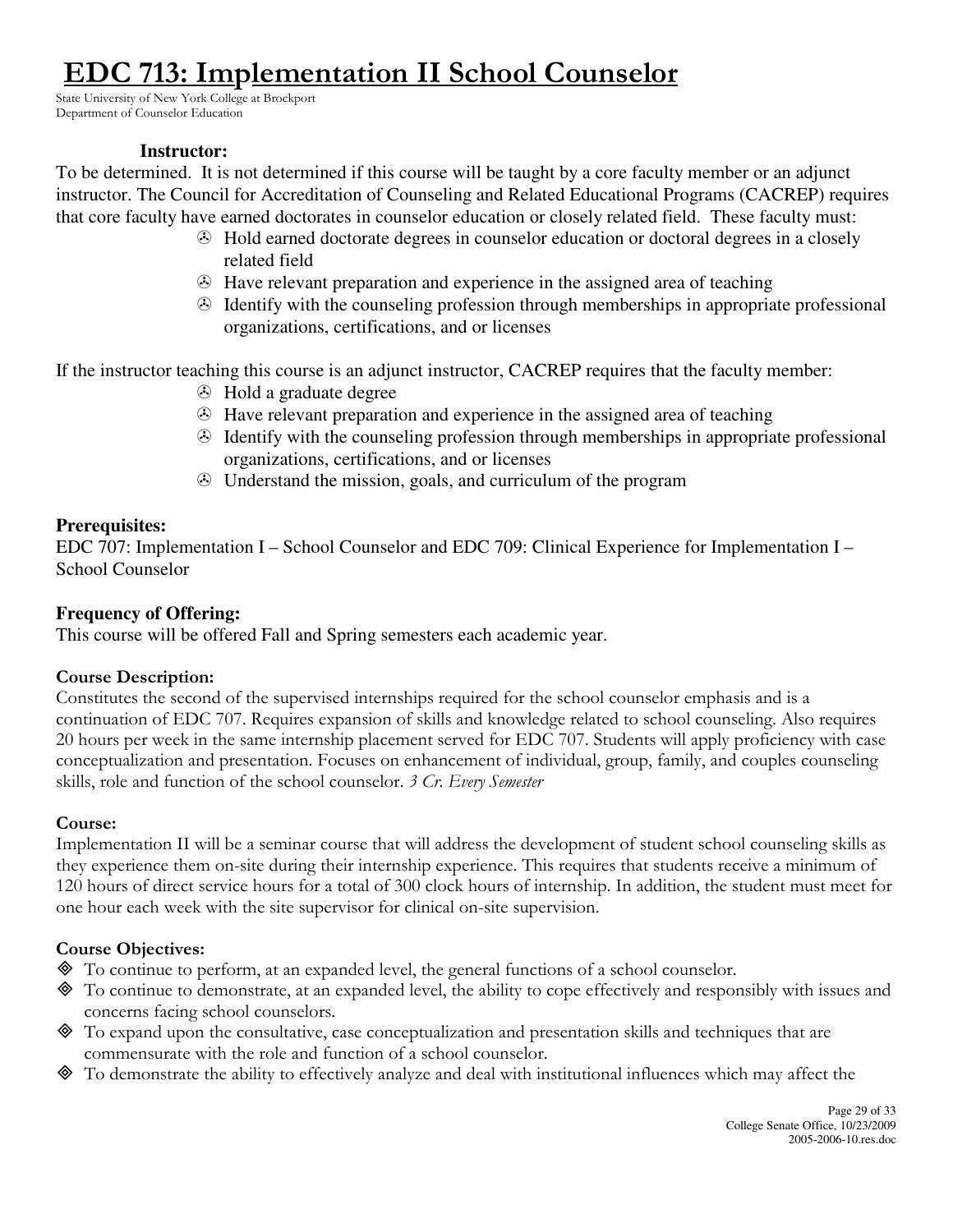activities of a school counselor.

- To continue to demonstrate the ability to effectively apply an approach to school counseling. Such an approach includes problem-solving techniques, behavioral strategies, action-oriented programs, knowledge of developmental processes and measurement and evaluation.
- To continue to demonstrate the ability to work with diverse client populations, work with individuals, groups, and families.
- To continue to demonstrate the ability to assess one's own helping behavior and to implement constructive changes based upon such assessments.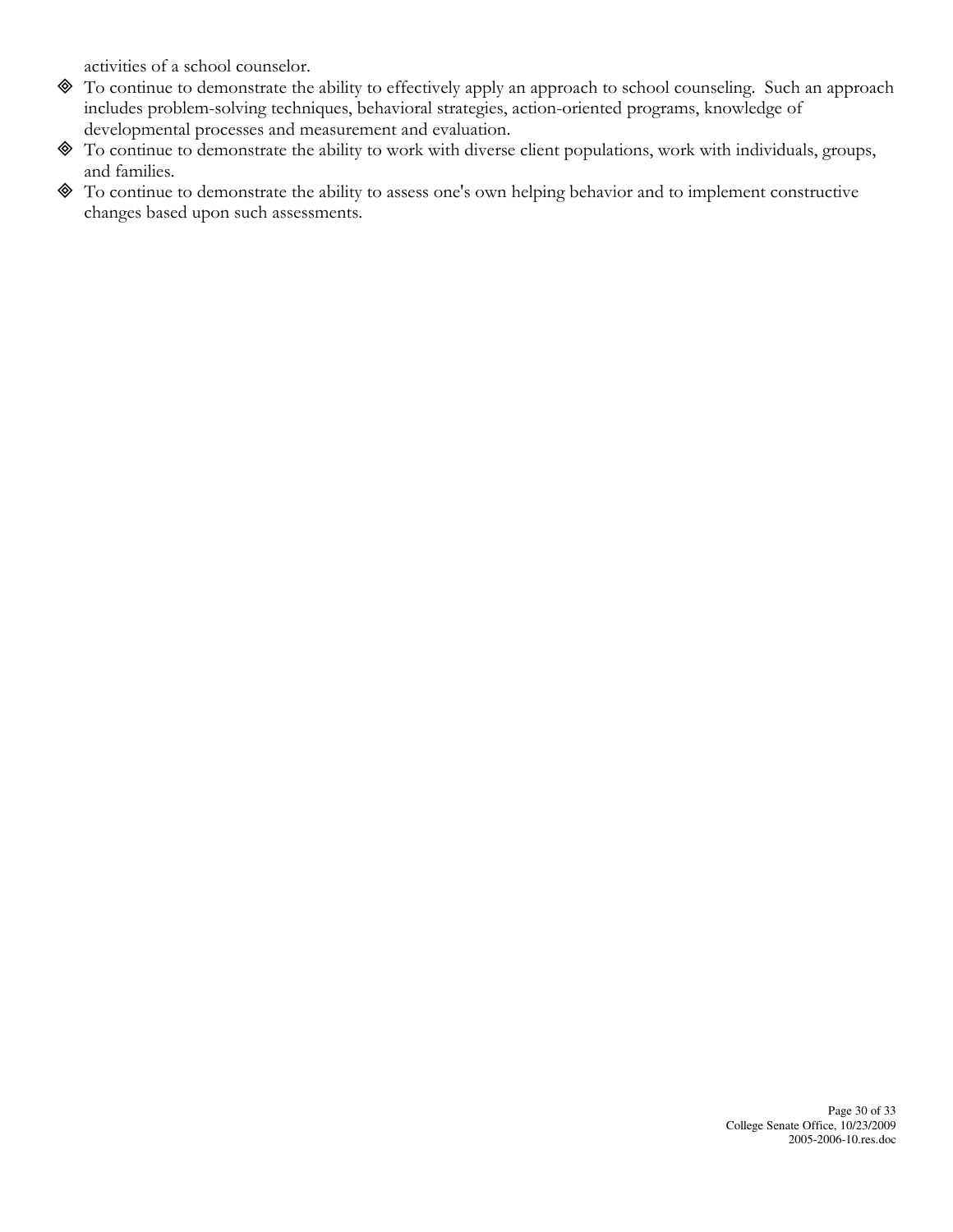

To: Muhyi Shakoor, Ph.D., Chair, Department of Counselor Education From: Frank M. Wojcik, Dean for Information Resources and Director of Library Services Date: November 9, 2005

Re: Library Support for Mental Health Counselor Program

 Drake Memorial Library currently has adequate resources in place to support the MSED in Mental Health Counseling. We expect that as the program evolves its teaching faculty will discuss any changes in their information resources needs with the staff of Drake Memorial Library. The Library staff is committed to working with the faculty to continue providing appropriate information resources in support of the program.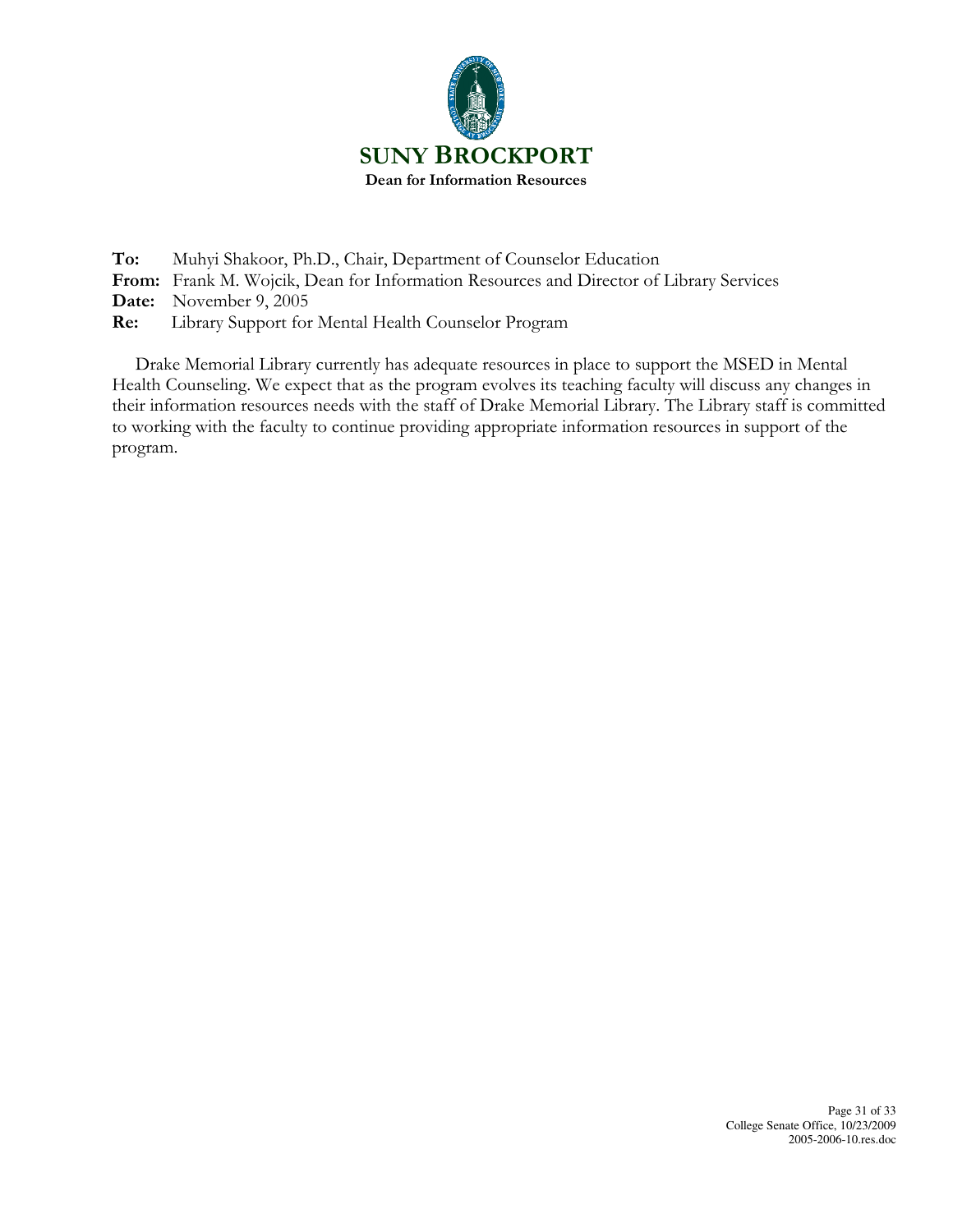

November 8, 2005

Dr. Mark R. Noll, President Faculty Senate Office 426 Allen Administration 350 New Campus Drive SUNY College at Brockport

#### Dear Dr. Noll:

 Enclosed is a proposal for revisions to the curriculum for the MSED degree in Counseling, which adjusts our current Community Counselor emphasis so as to prepare students for New York State Licensure as Mental Health Counselors. The proposed MSED in Mental Health Counseling will provide a 60 credit-hour degree program, that will enable students to meet new State Education Department requirements. This will also prepare them to be licensed by the State of New York.

Counselor licensure took place on January 1, 2005 with a one year grandfathering period. In order for our students to remain competitive in the market place, it is essential that the Department of Counselor Education be prepared to meet the licensure requirements. We are also making minor revisions in our School and College Counselor emphases. In School Counseling we are substituting our own departmentally developed course EDC: 616 Counseling in School Settings to replace EDC 530: Education and Society. Also EDC 695: Research and Program Evaluation will replace EDI 685: Statistic and Research Design. In the College Counseling emphasis changes involve renaming EDC 626: Organization and Administration of Higher Education to Counseling in College Settings which more accurately reflects the nature of the course. Also EDC 605: Research and Program Evaluation will replace EDI: Statistics and Research Design. Remaining changes involve renumbering courses for a more logical sequence. Our department has enjoyed an excellent reputation for counselor preparation and we are highly regarded by the counseling profession as well. We would like to continue to provide cutting edge professional counselor preparation. Providing assistance to our students that will enable them to sit for the counselor licensure exam is critically important. Licensure is also essential to the employment of our graduates. If we do not take this step, we will be doing our students and our graduates a disservice. Our reputation for excellence in counselor preparation will be lost.

 We are acutely aware that our proposal is coming in a time of budgetary constraints and limited financial resources. We have structured the program with austerity in mind so that very little is needed in terms of additional resources. However, we believe that it is the opportune time to offer this program in view of the new professional demands in our field. We ask for your support in this matter.

Sincerely,

Muhyi Shakoor, Ph.D. Professor and Chair